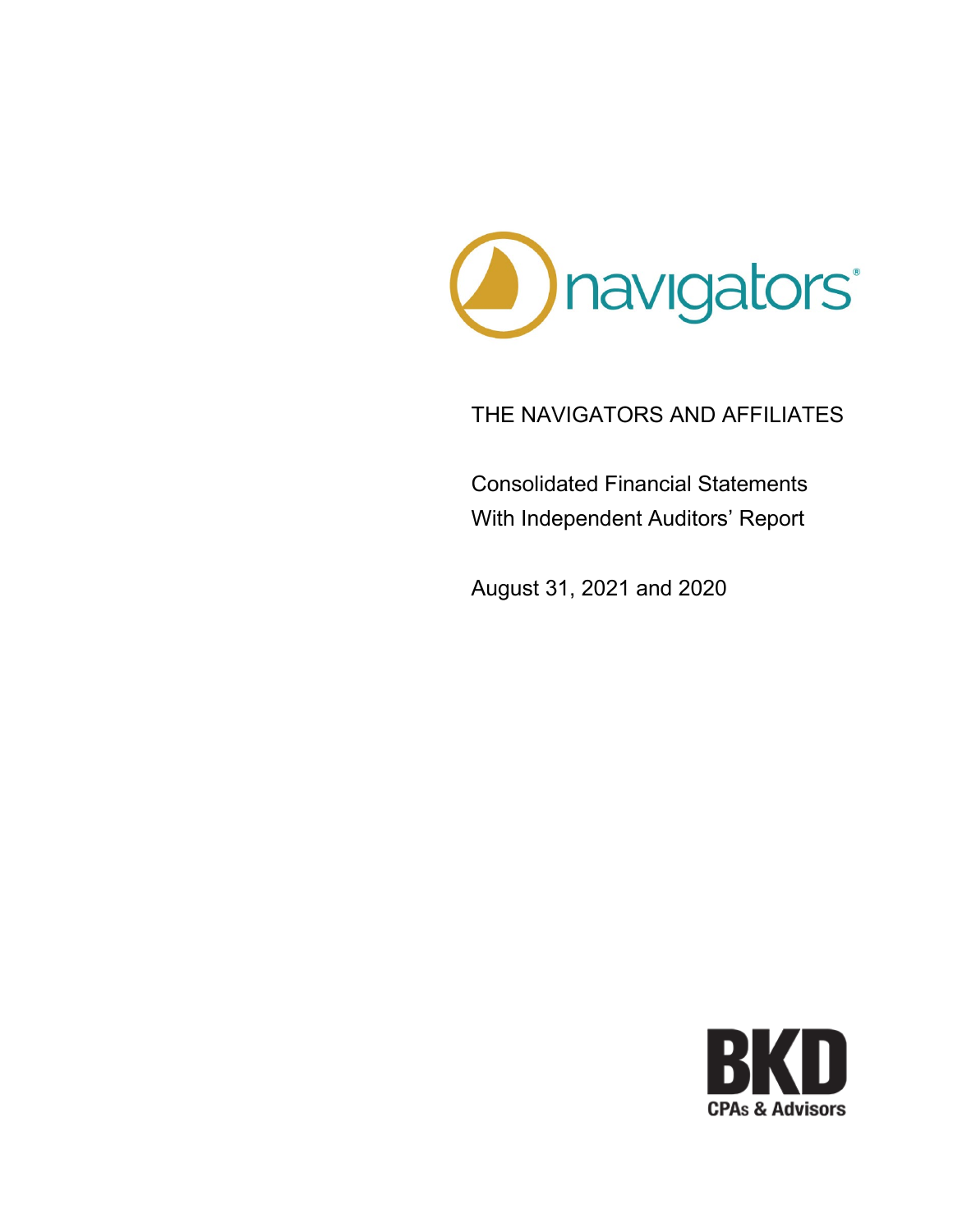# **Table of Contents**

|                                                      | Page |
|------------------------------------------------------|------|
| Independent Auditors' Report                         |      |
| <b>Financial Statements:</b>                         |      |
| <b>Consolidated Statements of Financial Position</b> |      |
| <b>Consolidated Statements of Activities</b>         |      |
| Consolidated Statement of Functional Expenses, 2021  |      |
| Consolidated Statement of Functional Expenses, 2020  |      |
| <b>Consolidated Statements of Cash Flows</b>         | 8    |
| Notes to Consolidated Financial Statements           |      |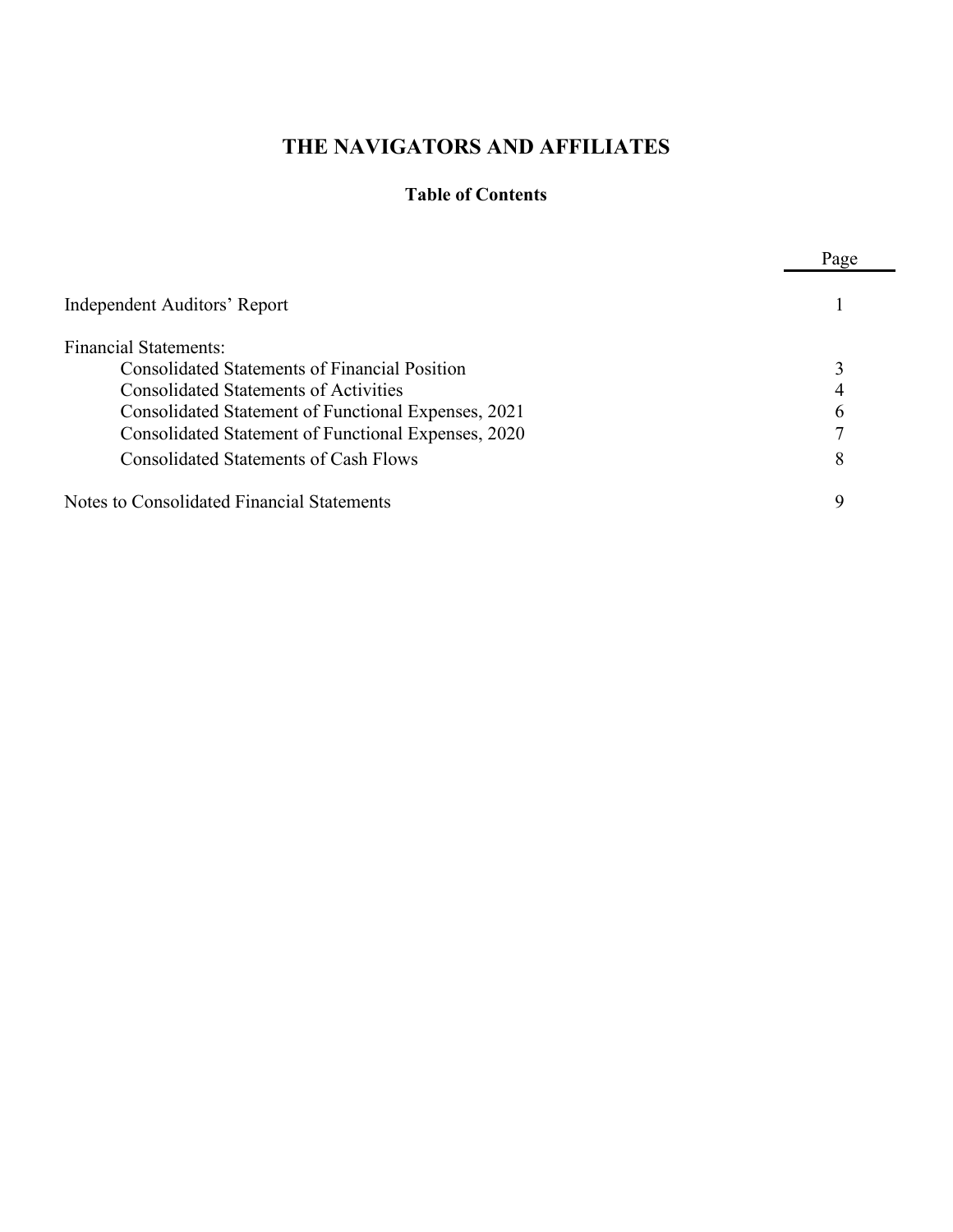

# **Independent Auditor's Report**

Board of Directors The Navigators and Affiliates Colorado Springs, Colorado

We have audited the accompanying consolidated financial statements of The Navigators and Affiliates (the Organization), which comprise the consolidated statements of financial position as of August 31, 2021 and 2020, and the related consolidated statements of activities, functional expenses and cash flows for the years then ended, and the related notes to the consolidated financial statements.

# *Management's Responsibility for the Financial Statements*

Management is responsible for the preparation and fair presentation of these consolidated financial statements in accordance with accounting principles generally accepted in the United States of America; this includes the design, implementation and maintenance of internal control relevant to the preparation and fair presentation of consolidated financial statements that are free from material misstatement, whether due to fraud or error.

# *Auditor's Responsibility*

Our responsibility is to express an opinion on these consolidated financial statements based on our audits. We conducted our audits in accordance with auditing standards generally accepted in the United States of America. Those standards require that we plan and perform the audit to obtain reasonable assurance about whether the consolidated financial statements are free from material misstatement.

An audit involves performing procedures to obtain audit evidence about the amounts and disclosures in the consolidated financial statements. The procedures selected depend on the auditor's judgment, including the assessment of the risks of material misstatement of the consolidated financial statements, whether due to fraud or error. In making those risk assessments, the auditor considers internal control relevant to the entity's preparation and fair presentation of the consolidated financial statements in order to design audit procedures that are appropriate in the circumstances, but not for the purpose of expressing an opinion on the effectiveness of the entity's internal control. Accordingly, we express no such opinion. An audit also includes evaluating the appropriateness of accounting policies used and the reasonableness of significant accounting estimates made by management, as well as evaluating the overall presentation of the consolidated financial statements.

We believe that the audit evidence we have obtained is sufficient and appropriate to provide a basis for our audit opinion.

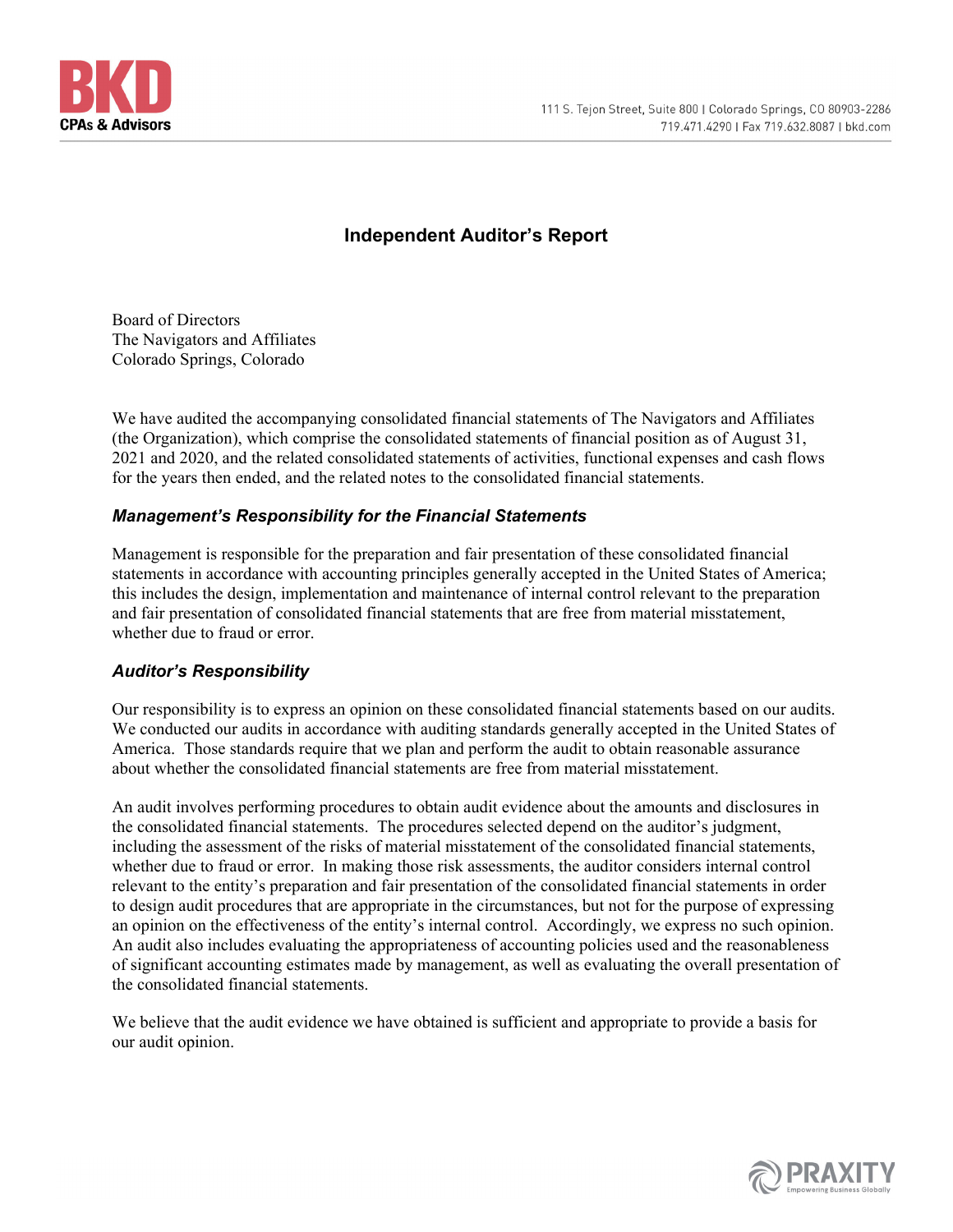Board of Directors The Navigators and Affiliates

# *Opinion*

In our opinion, the consolidated financial statements referred to above present fairly, in all material respects, the financial position of The Navigators and Affiliates as of August 31, 2021 and 2020, and the changes in their net assets and their cash flows for the years then ended in accordance with accounting principles generally accepted in the United States of America.

**BKD,LLP** 

Colorado Springs, Colorado December 16, 2021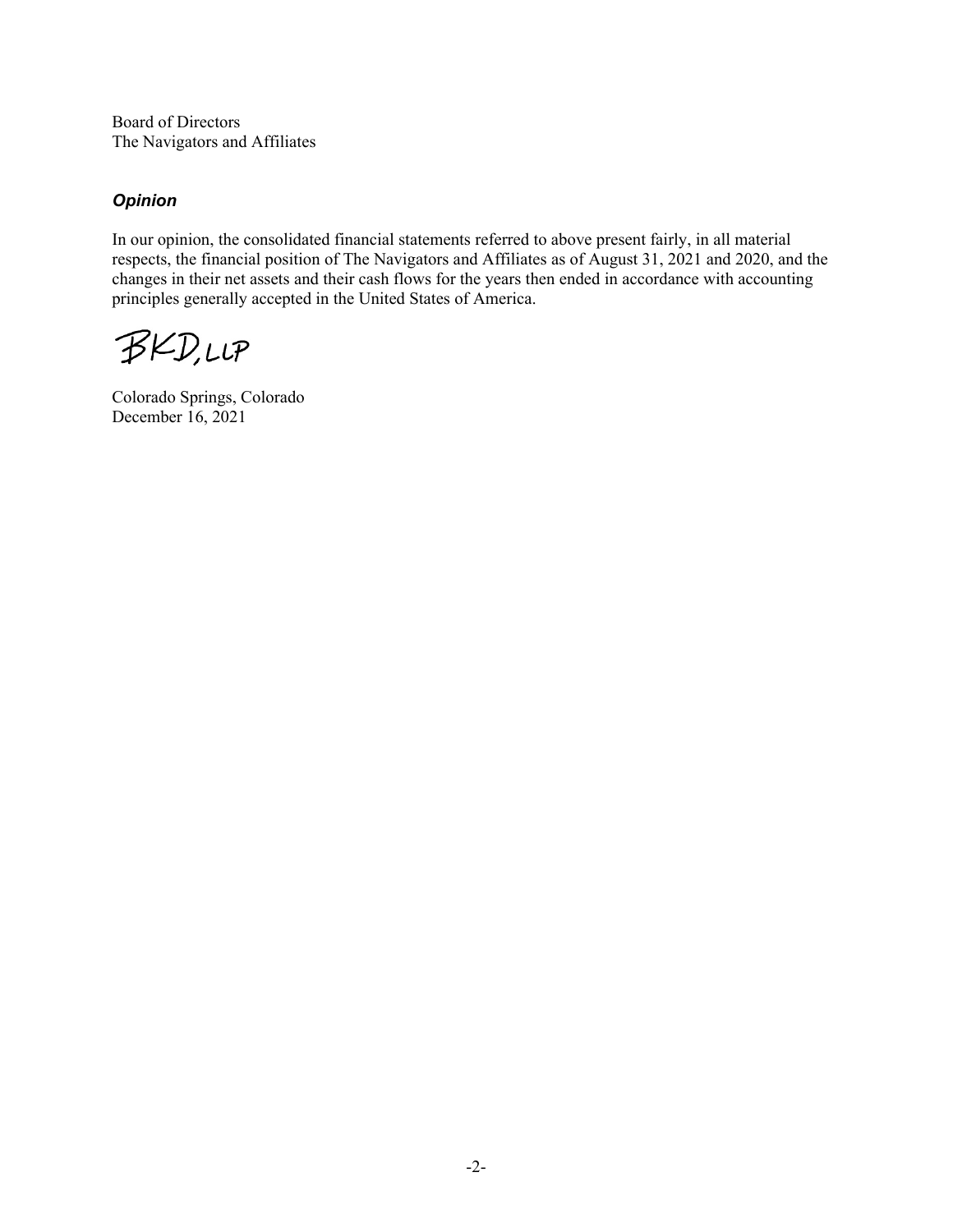# **Consolidated Statements of Financial Position**

(in thousands)

|                                                     |    |         | August 31, |         |
|-----------------------------------------------------|----|---------|------------|---------|
|                                                     |    | 2021    |            | 2020    |
| <b>ASSETS:</b>                                      |    |         |            |         |
| Cash and cash equivalents                           | \$ | 12,199  | \$         | 9,574   |
| Accounts and other receivables - net                |    | 3,965   |            | 802     |
| Prepaid expenses and other assets - net             |    | 1,750   |            | 1,008   |
| Investments                                         |    | 99,920  |            | 79,069  |
| Investment in captive insurance                     |    | 3,602   |            | 2,606   |
| Property and equipment - net                        |    | 25,004  |            | 26,556  |
| Assets held for gift annuity and trust agreements   |    |         |            | 3,020   |
| <b>Total Assets</b>                                 |    | 146,440 |            | 122,635 |
| <b>LIABILITIES AND NET ASSETS:</b>                  |    |         |            |         |
| Liabilities:                                        |    |         |            |         |
| Accounts payable                                    | \$ | 3,297   | S          | 1,562   |
| Accrued expenses and other liabilities              |    | 7,552   |            | 6,651   |
| Liabilities under gift annuity and trust agreements |    |         |            | 1,985   |
| <b>Total Liabilities</b>                            |    | 10,849  |            | 10,198  |
| Net Assets:                                         |    |         |            |         |
| Without donor restrictions                          |    |         |            |         |
| Undesignated                                        |    | 41,102  |            | 31,403  |
| Gift annuity reserves                               |    |         |            | 397     |
| Non-controlling interest                            |    | 853     |            | 868     |
| Equity in property and equipment - net              |    | 25,004  |            | 26,556  |
| Total net assets without donor restrictions         |    | 66,959  |            | 59,224  |
| With donor restrictions                             |    | 68,632  |            | 53,213  |
| <b>Total Net Assets</b>                             |    | 135,591 |            | 112,437 |
| <b>Total Liabilities and Net Assets</b>             | S  | 146,440 |            | 122,635 |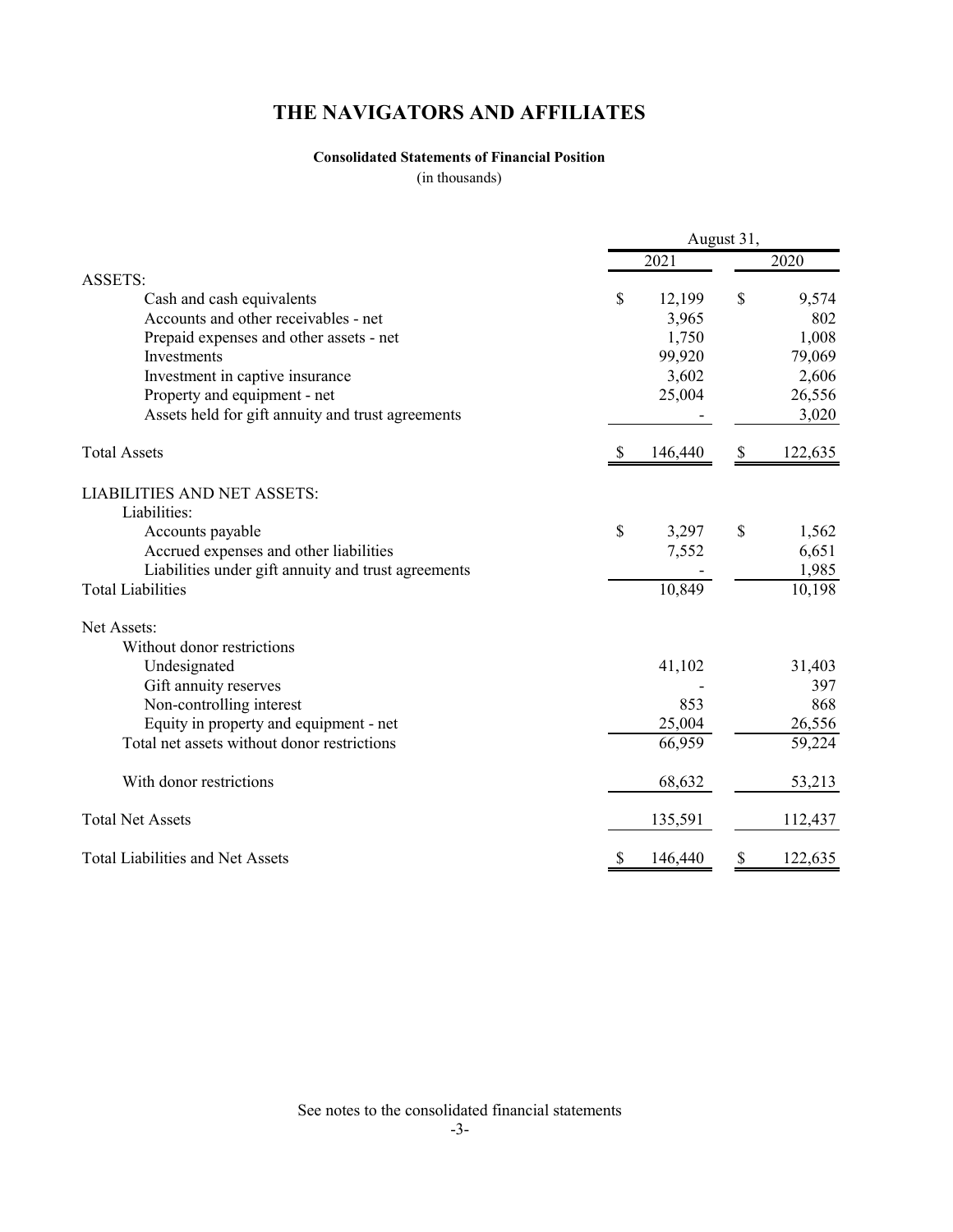## **Consolidated Statements of Activities**

(in thousands)

|                                              | Year Ended August 31,                |    |                            |    |         |      |                                      |              |                            |    |         |  |
|----------------------------------------------|--------------------------------------|----|----------------------------|----|---------|------|--------------------------------------|--------------|----------------------------|----|---------|--|
|                                              |                                      |    | 2021                       |    |         | 2020 |                                      |              |                            |    |         |  |
|                                              | <b>Without Donor</b><br>Restrictions |    | With Donor<br>Restrictions |    | Total   |      | <b>Without Donor</b><br>Restrictions |              | With Donor<br>Restrictions |    | Total   |  |
| SUPPORT AND REVENUE:                         |                                      |    |                            |    |         |      |                                      |              |                            |    |         |  |
| Contributions                                | \$<br>23,721                         | \$ | 110,733                    | S. | 134,454 | \$   | 20,839                               | $\mathbb{S}$ | 103,773                    | \$ | 124,612 |  |
| Conferences and camps                        | 7,884                                |    |                            |    | 7,884   |      | 4,250                                |              |                            |    | 4,250   |  |
| Royalty income                               | 2,191                                |    |                            |    | 2,191   |      | 2,176                                |              |                            |    | 2,176   |  |
| Return on investments                        | 10,695                               |    |                            |    | 10,695  |      | 7,486                                |              |                            |    | 7,486   |  |
| Change in value of gift annuities and trusts |                                      |    | 293                        |    | 293     |      | (43)                                 |              | 32                         |    | (11)    |  |
| Other income                                 | 1,889                                |    |                            |    | 1,889   |      | 1,235                                |              |                            |    | 1,235   |  |
| <b>Total Support and Revenue</b>             | 46,380                               |    | 111,026                    |    | 157,406 |      | 35,943                               |              | 103,805                    |    | 139,748 |  |
| NET ASSETS RELEASED:                         |                                      |    |                            |    |         |      |                                      |              |                            |    |         |  |
| Purpose restrictions                         | 95,607                               |    | (95,607)                   |    |         |      | 98,150                               |              | (98, 150)                  |    |         |  |
| <b>EXPENSES:</b>                             |                                      |    |                            |    |         |      |                                      |              |                            |    |         |  |
| Field ministries                             | 87,443                               |    |                            |    | 87,443  |      | 83,971                               |              |                            |    | 83,971  |  |
| Conferences and camps                        | 10,256                               |    |                            |    | 10,256  |      | 8,164                                |              |                            |    | 8,164   |  |
| Materials publication                        | 1,836                                |    |                            |    | 1,836   |      | 1,952                                |              |                            |    | 1,952   |  |
| International ministries                     | 7,295                                |    |                            |    | 7,295   |      | 6,729                                |              |                            |    | 6,729   |  |
| <b>Total Program Services</b>                | 106,830                              |    |                            |    | 106,830 |      | 100,816                              |              |                            |    | 100,816 |  |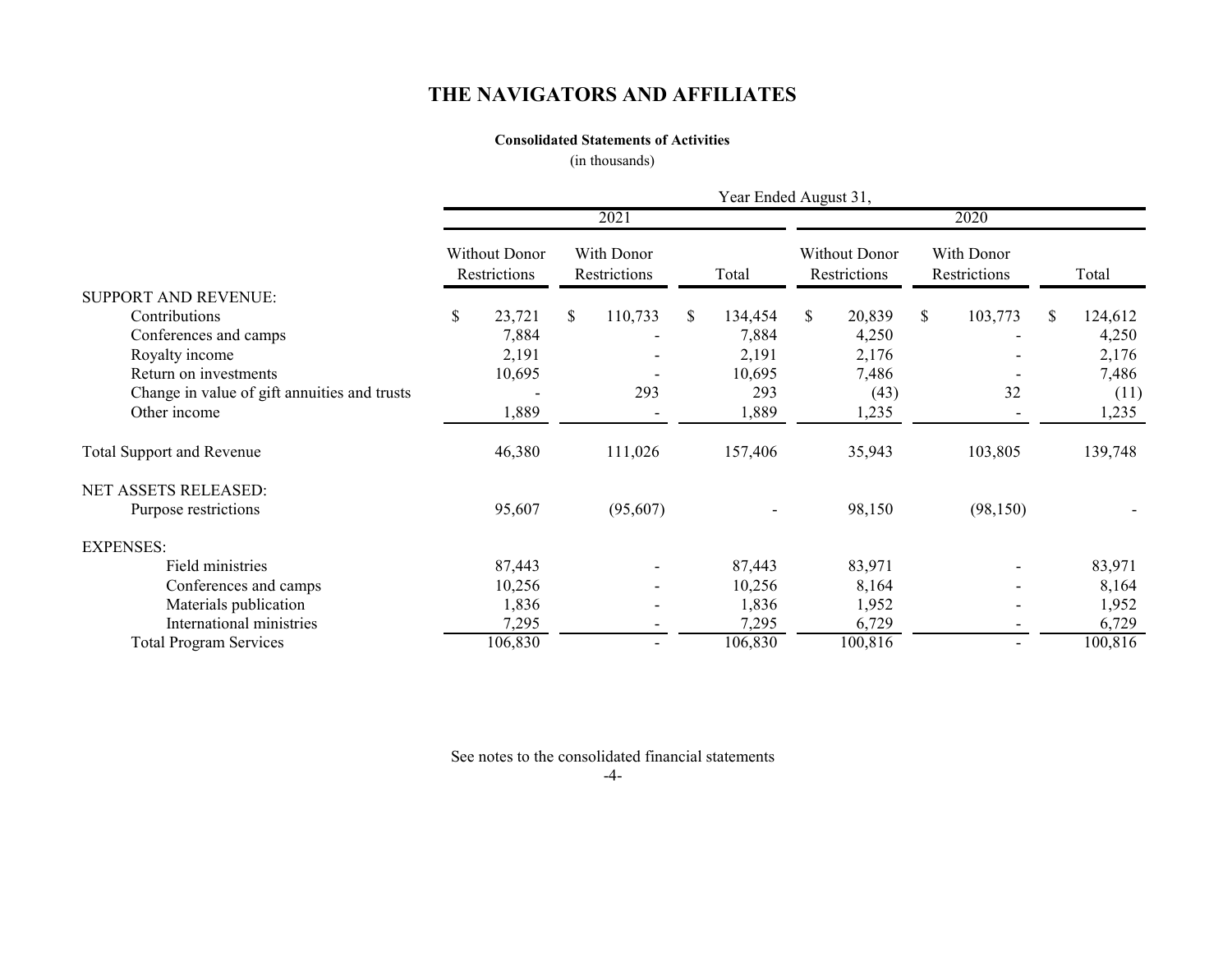## **Consolidated Statements of Activities**

(in thousands)

|                                                    |                                      |                            |   | Year Ended August 31, |    |                                      |                            |         |
|----------------------------------------------------|--------------------------------------|----------------------------|---|-----------------------|----|--------------------------------------|----------------------------|---------|
|                                                    |                                      | 2021                       |   |                       |    |                                      | 2020                       |         |
|                                                    | <b>Without Donor</b><br>Restrictions | With Donor<br>Restrictions |   | Total                 |    | <b>Without Donor</b><br>Restrictions | With Donor<br>Restrictions | Total   |
| Expenses, continued:                               |                                      |                            |   |                       |    |                                      |                            |         |
| <b>Supporting Activities</b>                       |                                      |                            |   |                       |    |                                      |                            |         |
| General and administrative                         | 14,097                               |                            |   | 14,097                |    | 12,783                               |                            | 12,783  |
| Fundraising                                        | 13,325                               |                            |   | 13,325                |    | 13,850                               |                            | 13,850  |
| <b>Total Supporting Activities</b>                 | 27,422                               |                            |   | 27,422                |    | 26,633                               |                            | 26,633  |
| <b>Total Expenses</b>                              | 134,252                              |                            |   | 134,252               |    | 127,449                              |                            | 127,449 |
| Change in Net Assets Before Involuntary Conversion | 7,735                                | 15,419                     |   | 23,154                |    | 6,644                                | 5,655                      | 12,299  |
| <b>Involuntary Conversion</b>                      |                                      |                            |   |                       |    | 898                                  |                            | 898     |
| Change in Net Assets After Involuntary Conversion  | 7,735                                | 15,419                     |   | 23,154                |    | 7,542                                | 5,655                      | 13,197  |
| Net Assets, Beginning of Year                      | 59,224                               | 53,213                     |   | 112,437               |    | 51,682                               | 47,558                     | 99,240  |
| Net Assets, End of Year                            | 66,959<br>\$                         | \$<br>68,632               | S | 135,591               | S. | 59,224                               | \$<br>53,213               | 112,437 |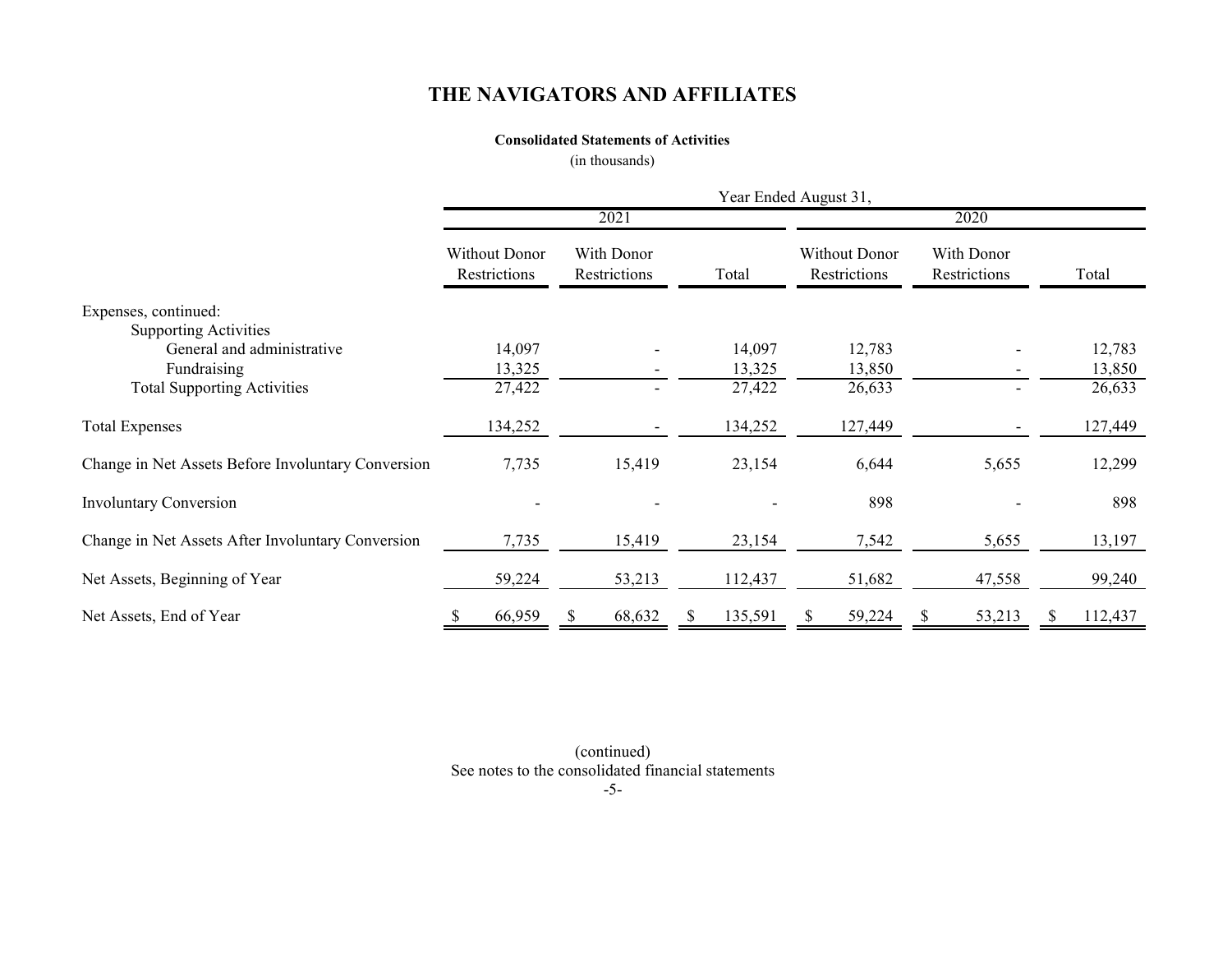### **Consolidated Statement of Functional Expenses**

Year Ended August 31, 2021 (in thousands)

|                                    | Program Services |                     |              |                             |               |                          | <b>Supporting Activities</b> |                             |    |                                    |              |                                  |               |             |     |                                   |               |         |
|------------------------------------|------------------|---------------------|--------------|-----------------------------|---------------|--------------------------|------------------------------|-----------------------------|----|------------------------------------|--------------|----------------------------------|---------------|-------------|-----|-----------------------------------|---------------|---------|
|                                    |                  | Field<br>Ministries |              | Conferences<br>and<br>Camps |               | Materials<br>Publication |                              | International<br>Ministries |    | <b>Total Program</b><br>Activities |              | General<br>and<br>Administrative |               | Fundraising |     | Total<br>Supporting<br>Activities |               | Total   |
| Salaries and Benefits:             |                  |                     |              |                             |               |                          |                              |                             |    |                                    |              |                                  |               |             |     |                                   |               |         |
| Salary                             | £.               | 60,449              | -S           | 4,290                       | £.            | 281                      | \$.                          | 2,133                       | \$ | 67,153                             | S            | 6,006                            | <sup>\$</sup> | 2,117       | S   | 8,123                             | <sup>\$</sup> | 75,276  |
| Payroll taxes expense              |                  | 968                 |              | 293                         |               | 20                       |                              | 31                          |    | 1,312                              |              | 493                              |               | 178         |     | 671                               |               | 1,983   |
| Benefits                           |                  | 11.997              |              | 912                         |               | 47                       |                              | 340                         |    | 13,296                             |              | 101                              |               | 183         |     | 284                               |               | 13,580  |
| <b>Total Salaries and Benefits</b> |                  | 73,414              |              | 5,495                       |               | 348                      |                              | 2,504                       |    | 81,761                             |              | 6,600                            |               | 2,478       |     | 9,078                             |               | 90,839  |
| Other Operating Expenses:          |                  |                     |              |                             |               |                          |                              |                             |    |                                    |              |                                  |               |             |     |                                   |               |         |
| Advertising and promotion          |                  | 46                  |              | 93                          |               | 9                        |                              |                             |    | 148                                |              | 252                              |               | 6,123       |     | 6,375                             |               | 6,523   |
| Bank and credit card fees          |                  | 76                  |              | 295                         |               | $\overline{2}$           |                              | 4                           |    | 377                                |              | 941                              |               | 3           |     | 944                               |               | 1,321   |
| Conference and meeting hosting     |                  | 521                 |              | 53                          |               |                          |                              |                             |    | 574                                |              | 31                               |               | 14          |     | 45                                |               | 619     |
| Dues, books, subscriptions         |                  | 510                 |              | 20                          |               | $\overline{2}$           |                              | 10                          |    | 542                                |              | 56                               |               | 18          |     | 74                                |               | 616     |
| Employee development               |                  | 553                 |              | 10                          |               |                          |                              | 8                           |    | 572                                |              | 95                               |               | 47          |     | 142                               |               | 714     |
| Employee/public relations          |                  | 273                 |              | 8                           |               |                          |                              | 11                          |    | 293                                |              | 39                               |               | 6           |     | 45                                |               | 338     |
| Equipment                          |                  | 431                 |              | 234                         |               | 9                        |                              | 43                          |    | 717                                |              | 258                              |               | 58          |     | 316                               |               | 1,033   |
| Facilities                         |                  | 461                 |              | 329                         |               |                          |                              | 8                           |    | 798                                |              | 128                              |               |             |     | 128                               |               | 926     |
| Gifts and grants                   |                  | 233                 |              |                             |               |                          |                              | 4,225                       |    | 4,458                              |              | 24                               |               |             |     | 24                                |               | 4,482   |
| Information technology             |                  | 215                 |              | 165                         |               | 26                       |                              | 19                          |    | 425                                |              | 1,370                            |               | 147         |     | 1,517                             |               | 1,942   |
| Insurance                          |                  | 724                 |              | 627                         |               | 5                        |                              | 20                          |    | 1,376                              |              | 394                              |               | 58          |     | 452                               |               | 1,828   |
| Maintenance and repairs            |                  |                     |              | 364                         |               |                          |                              | 3                           |    | 368                                |              | 155                              |               |             |     | 156                               |               | 524     |
| Meals and entertainment            |                  | 2,722               |              | 74                          |               | 3                        |                              | 31                          |    | 2,830                              |              | 96                               |               | 52          |     | 148                               |               | 2,978   |
| Office and other                   |                  | 1,267               |              | 1,099                       |               | 10                       |                              | 59                          |    | 2,435                              |              | 272                              |               | 102         |     | 374                               |               | 2,809   |
| Postage and shipping               |                  | 315                 |              | 8                           |               |                          |                              | 14                          |    | 338                                |              | 438                              |               | 2,798       |     | 3,236                             |               | 3,574   |
| Professional and contract services |                  | 1,363               |              | 303                         |               | 79                       |                              | 143                         |    | 1,888                              |              | 2,118                            |               | 1,223       |     | 3,341                             |               | 5,229   |
| Royalties                          |                  |                     |              |                             |               | 1,331                    |                              |                             |    | 1,331                              |              |                                  |               |             |     |                                   |               | 1,331   |
| Supplies                           |                  | 430                 |              | 311                         |               |                          |                              | 7                           |    | 748                                |              | 35                               |               | 69          |     | 104                               |               | 852     |
| Travel and transportation          |                  | 3,588               |              | 137                         |               | 6                        |                              | 131                         |    | 3,862                              |              | 137                              |               | 128         |     | 265                               |               | 4,127   |
| Total Expenses before Depreciation |                  | 87,143              |              | 9,625                       |               | 1,833                    |                              | 7,240                       |    | 105,841                            |              | 13,439                           |               | 13,325      |     | 26,764                            |               | 132,605 |
| Depreciation expense               |                  | 300                 |              | 631                         |               | 3                        |                              | 55                          |    | 989                                |              | 658                              |               |             |     | 658                               |               | 1,647   |
| Total Expenses after Depreciation  |                  | 87,443              | <sup>S</sup> | 10,256                      | <sup>\$</sup> | 1,836                    | <sup>\$</sup>                | 7,295                       | -S | 106,830                            | <sup>S</sup> | 14,097                           | <sup>\$</sup> | 13,325      | \$. | 27,422                            | <sup>\$</sup> | 134,252 |
| Percent of Total Expenses          |                  | 65.2%               |              | 7.6%                        |               | 1.4%                     |                              | 5.4%                        |    | 79.6%                              |              | 10.5%                            |               | 9.9%        |     | 20.4%                             |               | 100%    |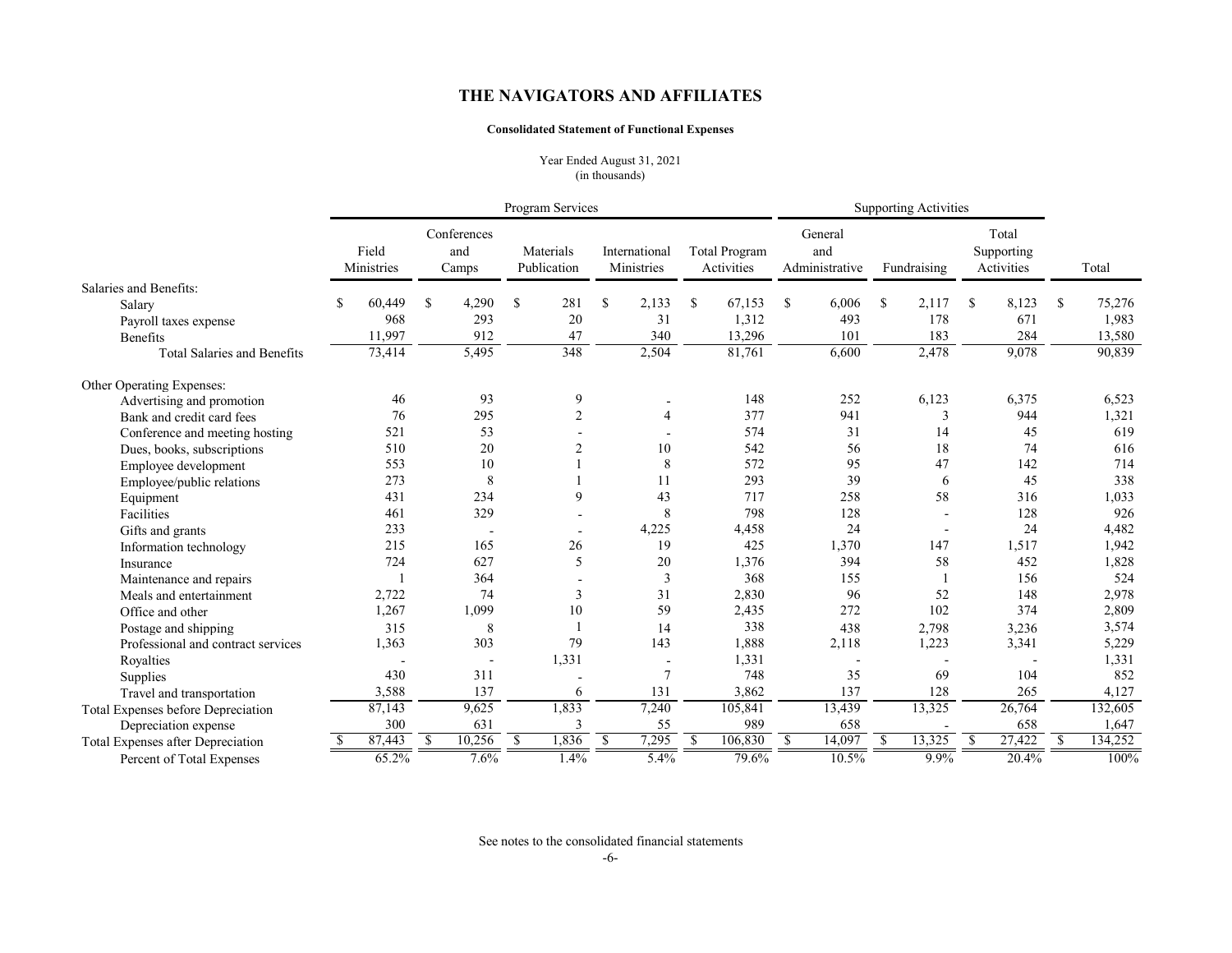### **Consolidated Statement of Functional Expenses**

Year Ended August 31, 2020 (in thousands)

|                                          | Program Services |                     |              |                             |               |                          | <b>Supporting Activities</b> |                             |               |                                    |              |                                  |               |             |               |                                   |               |         |
|------------------------------------------|------------------|---------------------|--------------|-----------------------------|---------------|--------------------------|------------------------------|-----------------------------|---------------|------------------------------------|--------------|----------------------------------|---------------|-------------|---------------|-----------------------------------|---------------|---------|
|                                          |                  | Field<br>Ministries |              | Conferences<br>and<br>Camps |               | Materials<br>Publication |                              | International<br>Ministries |               | <b>Total Program</b><br>Activities |              | General<br>and<br>Administrative |               | Fundraising |               | Total<br>Supporting<br>Activities |               | Total   |
| Salaries and Benefits:                   |                  |                     |              |                             |               |                          |                              |                             |               |                                    |              |                                  |               |             |               |                                   |               |         |
| Salary                                   | S                | 58,551              | S            | 3,924                       | S             | 373                      | \$.                          | 1,944                       | \$            | 64,792                             | S            | 5,429                            | <sup>\$</sup> | 2,263       | <sup>\$</sup> | 7,692                             | S             | 72,484  |
| Payroll taxes expense                    |                  | 899                 |              | 264                         |               | 25                       |                              | 27                          |               | 1,215                              |              | 459                              |               | 187         |               | 646                               |               | 1,861   |
| Benefits                                 |                  | 9.988               |              | 640                         |               | 72                       |                              | 253                         |               | 10.953                             |              | 632                              |               | 373         |               | 1,005                             |               | 11,958  |
| <b>Total Salaries and Benefits</b>       |                  | 69,438              |              | 4,828                       |               | 470                      |                              | 2,224                       |               | 76,960                             |              | 6,520                            |               | 2,823       |               | 9,343                             |               | 86,303  |
| Other Operating Expenses:                |                  |                     |              |                             |               |                          |                              |                             |               |                                    |              |                                  |               |             |               |                                   |               |         |
| Advertising and promotion                |                  | 30                  |              | 39                          |               | 19                       |                              |                             |               | 88                                 |              | 463                              |               | 6,226       |               | 6,689                             |               | 6,777   |
| Bank and credit card fees                |                  | 80                  |              | 129                         |               | $\overline{2}$           |                              | 16                          |               | 227                                |              | 846                              |               |             |               | 847                               |               | 1,074   |
| Conference and meeting hosting           |                  | 1,598               |              | 32                          |               | $\overline{2}$           |                              | $\overline{4}$              |               | 1,636                              |              | 8                                |               | 164         |               | 172                               |               | 1,808   |
| Dues, books, subscriptions               |                  | 417                 |              | 20                          |               | 4                        |                              | 6                           |               | 447                                |              | 58                               |               | 14          |               | 72                                |               | 519     |
| Employee development                     |                  | 519                 |              | 14                          |               |                          |                              | 9                           |               | 543                                |              | 101                              |               | 78          |               | 179                               |               | 722     |
| Employee/public relations                |                  | 198                 |              | 6                           |               |                          |                              | Δ                           |               | 208                                |              | 32                               |               | 10          |               | 42                                |               | 250     |
| Equipment                                |                  | 326                 |              | 102                         |               | $\overline{2}$           |                              | 29                          |               | 459                                |              | 273                              |               | 49          |               | 322                               |               | 781     |
| Facilities                               |                  | 386                 |              | 253                         |               |                          |                              | 16                          |               | 655                                |              | 76                               |               | 5           |               | 81                                |               | 736     |
| Gifts and grants                         |                  | 26                  |              |                             |               |                          |                              | 3,857                       |               | 3,883                              |              | 16                               |               | (1)         |               | 15                                |               | 3,898   |
| Information technology                   |                  | 4,215               |              | 73                          |               | 24                       |                              | 264                         |               | 4,576                              |              | 158                              |               | 213         |               | 371                               |               | 4,947   |
| Insurance                                |                  | 707                 |              | 518                         |               | 5                        |                              | 19                          |               | 1,249                              |              | 302                              |               | 48          |               | 350                               |               | 1,599   |
| Maintenance and repairs                  |                  |                     |              | 209                         |               |                          |                              | 6                           |               | 215                                |              | 106                              |               | 4           |               | 110                               |               | 325     |
| Meals and entertainment                  |                  | 2,157               |              | 40                          |               | 9                        |                              | 55                          |               | 2,261                              |              | 89                               |               | 41          |               | 130                               |               | 2,391   |
| Office and other                         |                  | 1,376               |              | 738                         |               | 10                       |                              | 60                          |               | 2,184                              |              | 619                              |               | 2,814       |               | 3,433                             |               | 5,617   |
| Postage and shipping                     |                  |                     |              |                             |               | 1,364                    |                              |                             |               | 1,364                              |              |                                  |               |             |               |                                   |               | 1,364   |
| Professional and contract services       |                  | 1,507               |              | 258                         |               | 9                        |                              | 86                          |               | 1,860                              |              | 1,223                            |               | 1,157       |               | 2,380                             |               | 4,240   |
| Royalties                                |                  | 398                 |              | 168                         |               |                          |                              | 10                          |               | 577                                |              | 38                               |               | 25          |               | 63                                |               | 640     |
| Supplies                                 |                  | 157                 |              | 101                         |               | 24                       |                              | 6                           |               | 288                                |              | 1,257                            |               | 179         |               | 1,436                             |               | 1,724   |
| Travel and transportation                |                  | 179                 |              | 9                           |               | $\overline{3}$           |                              |                             |               | 191                                |              | 43                               |               |             |               | 43                                |               | 234     |
| Total Expenses before Depreciation       |                  | 83,714              |              | 7,537                       |               | 1,949                    |                              | 6,671                       |               | 99,871                             |              | 12,228                           |               | 13,850      |               | 26,078                            |               | 125,949 |
| Depreciation expense                     |                  | 257                 |              | 627                         |               | 3                        |                              | 58                          |               | 945                                |              | 555                              |               |             |               | 555                               |               | 1,500   |
| <b>Total Expenses after Depreciation</b> |                  | 83,971              | <sup>S</sup> | 8,164                       | <sup>\$</sup> | 1,952                    | \$                           | 6,729                       | <sup>\$</sup> | 100,816                            | <sup>S</sup> | 12,783                           | <sup>S</sup>  | 13,850      | <sup>\$</sup> | 26,633                            | <sup>\$</sup> | 127,449 |
| Percent of Total Expenses                |                  | 65.9%               |              | 6.4%                        |               | 1.5%                     |                              | 5.3%                        |               | 79.1%                              |              | 10.0%                            |               | 10.9%       |               | 20.9%                             |               | 100%    |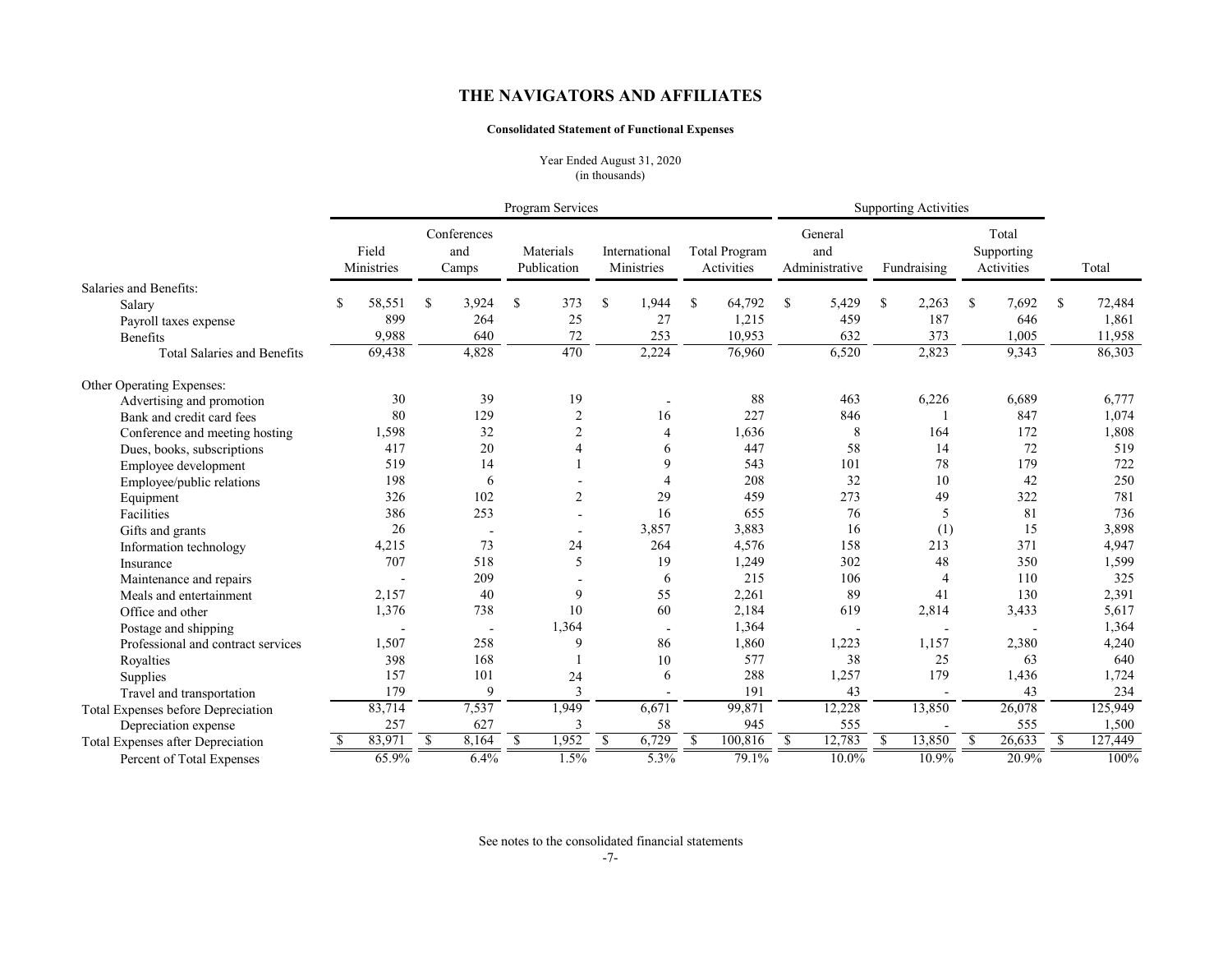# **Consolidated Statement of Cash Flows**

(in thousands)

|                                                            |                           | Year Ended August 31, |              |
|------------------------------------------------------------|---------------------------|-----------------------|--------------|
|                                                            |                           | 2021                  | 2020         |
| CASH FLOWS FROM OPERATING ACTIVITIES                       |                           |                       |              |
| Change in net assets                                       | \$                        | 23,154                | \$<br>12,299 |
| Adjustments to reconcile change in net assets to           |                           |                       |              |
| net cash provided (used) by operating activities:          |                           |                       |              |
| Return on investments                                      |                           | (10,695)              | (7,486)      |
| Changes in investment in captive insurance                 |                           | (996)                 | (443)        |
| Depreciation                                               |                           | 1,647                 | 1,500        |
| Change in value of annuities and trusts                    |                           | (293)                 | 11           |
| Change in operating assets and liabilities                 |                           |                       |              |
| Accounts and other receivables                             |                           | (3,163)               | 1,446        |
| Prepaid expenses and other assets                          |                           | (742)                 | (133)        |
| Accounts payable                                           |                           | 1,735                 | (108)        |
| Accrued expenses and other liabilities                     |                           | 901                   | 202          |
| Net Cash Provided By Operating Activities                  |                           | 11,548                | 7,288        |
| CASH FLOWS FROM INVESTING ACTIVITIES                       |                           |                       |              |
| Proceeds from sales of investments                         |                           | 2,166                 | 2,337        |
| Purchases of investments                                   |                           | (10, 994)             | (1,341)      |
| Proceeds from sales of investments on annuities and trusts |                           |                       | 266          |
| Purchases of property and equipment                        |                           | (95)                  | (4, 426)     |
| Involuntary conversion                                     |                           |                       | 1,104        |
| Net Cash Used by Investing Activities                      |                           | (8,923)               | (2,060)      |
| CASH FLOWS FROM FINANCING ACTIVITIES                       |                           |                       |              |
| Payments on annuities and trusts                           |                           |                       | (266)        |
| Net Cash Used by Financing Activities                      |                           |                       | (266)        |
| Net Change in Cash and Cash Equivalents                    |                           | 2,625                 | 4,962        |
| Cash and Cash Equivalents, Beginning of Year               | $\mathcal{S}$             | 9,574                 | \$<br>4,612  |
| Cash and Cash Equivalents, End of Year                     | $\boldsymbol{\mathsf{S}}$ | 12,199                | \$<br>9,574  |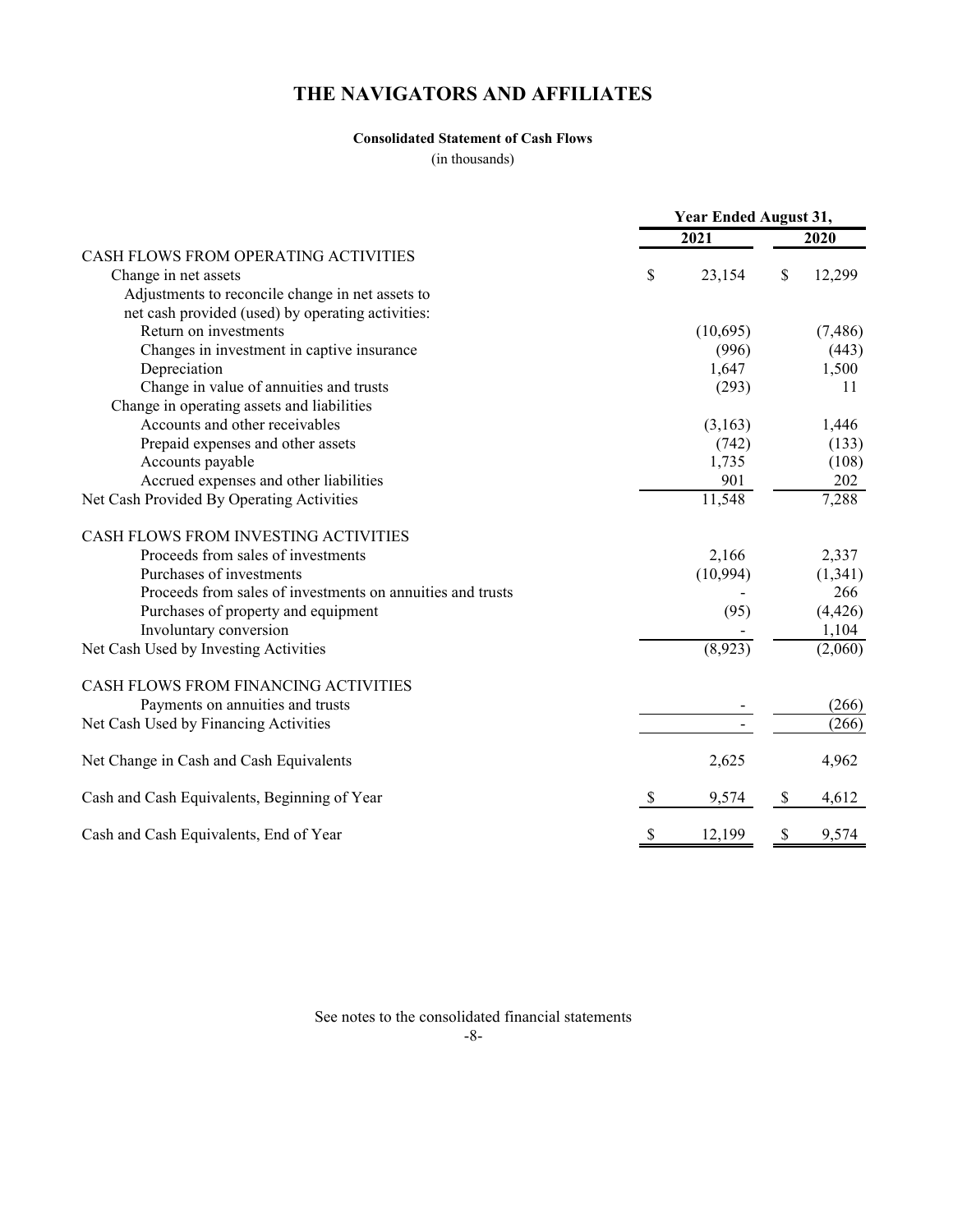#### **Notes to Consolidated Financial Statements**

August 31, 2021 and 2020

### 1. NATURE OF ORGANIZATIONS:

The Navigators is a nonprofit Christian organization, unaffiliated with any denomination, that aims to serve God by helping people to have a personal relationship with Jesus Christ. The Navigators' work began in the United States in 1933. In 1949, The Navigators' first foreign missionary left to serve in China. Today, Navigator staff serve in Africa, Asia, Australia, Europe, Latin America, North and South America, and the Middle East. At home and abroad, staff work with college students, military personnel, professionals, church leaders, and a diversity of others.

The Navigators is a nonprofit organization that is exempt from income taxes under Section  $501(c)(3)$  of the Internal Revenue Code (IRC). The Navigators is also classified as a church and therefore exempt from filing Form 990, Return of Organization Exempt from Income Tax. The Navigators is however, subject to federal income tax on any unrelated business taxable income. In addition, The Navigators is not classified as a private foundation within the meaning of Section 509(a) of the IRC. The Affiliates are wholly owned and considered as disregarded entities and are covered under the umbrella and tax status of The Navigators.

### PRINCIPLES OF CONSOLIDATION

These consolidated financial statements include the operations of The Navigators, Cull Canyon Ranch, LLC (CCR) and ten additional LLC's. The ten additional LLC's are included in the consolidated financial statements due to The Navigators being the sole member of each LLC. The combined revenue of the ten additional LLC's is \$165,000 and \$237,000 for the years ended August 31, 2021 and 2020, respectively. The combined expenses of the ten additional LLC's is \$306,000 and \$429,000 for the years ended August 31, 2021 and 2020, respectively. Other disclosures and activities are considered immaterial to the overall consolidated financial statements. All material transactions and balances between these entities have been eliminated.

#### NON-CONTROLLING INTEREST

Cull Canyon Ranch, LLC is included in the consolidated financial statements due to an ownership interest of 68.8% by The Navigators. The non-controlling interest at August 31, 2021 and 2020 had a fair market value of \$853,000 and \$868,000, respectively and is reflected in the net asset section on the consolidated statements of financial position. The \$15,000 change in value based on current year activity related to CCR's minority interest is reflected accordingly in the net asset section on the consolidated statements of financial position.

## 2. SUMMARY OF SIGNIFICANT ACCOUNTING POLICIES:

The Navigators maintains accounts and prepares the consolidated financial statements on the accrual basis of accounting in conformity with accounting principles generally accepted in the United States of America. The preparation of consolidated financial statements in conformity with accounting principles generally accepted in the United States of America requires management to make estimates and assumptions that affect the reported amounts and disclosures at the date of the consolidated financial statements and the reported amounts of revenues and expenses during the reporting period. Actual results could vary from the estimates that were assumed in preparing the consolidated financial statements. The significant accounting policies followed are described below to enhance the usefulness of the consolidated financial statements to the reader.

#### OVERSEAS OPERATIONS

The consolidated financial statements include all activities of the U.S. Corporation of The Navigators and do not include any of the activities of foreign Navigators' corporations. The financial statements of foreign Navigators' corporations are not required to be consolidated with those of The Navigators under the requirements of the Reporting of Related Entities by Notfor-Profit Organizations Topic of the Financial Accounting Standards Board Accounting Standards Codification (FASB ASC).

#### REVISIONS

Certain immaterial revisions have been made to the 2020 statement of activities and statement of functional expenses to reflect management's change in presentation of the employee retention credit. This revision did not have a significant impact on the financial statement line items impacted.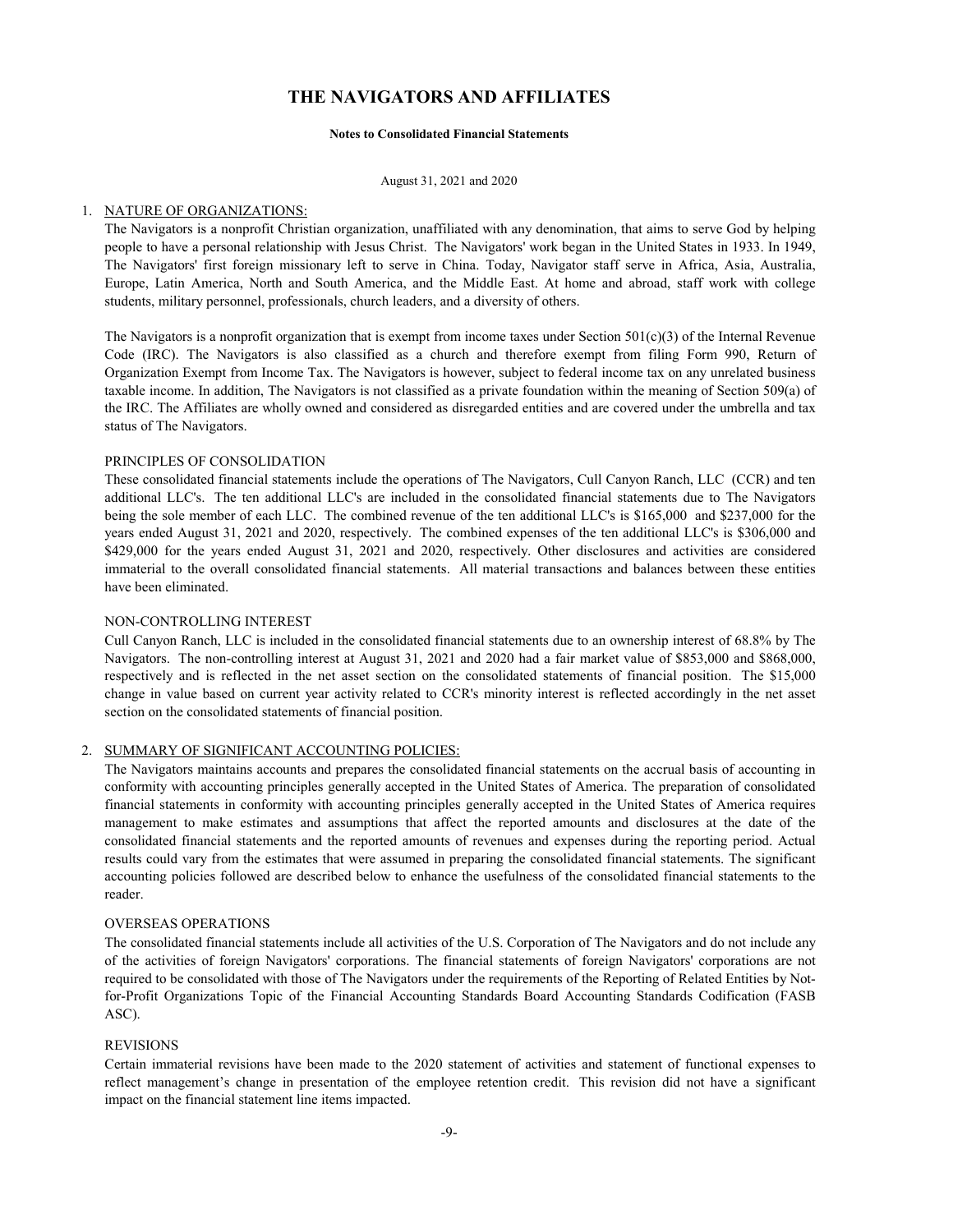#### **Notes to Consolidated Financial Statements**

#### August 31, 2021 and 2020

#### 2. SUMMARY OF SIGNIFICANT ACCOUNTING POLICIES, continued:

### CASH AND CASH EQUIVALENTS

For purposes of the consolidated statements of cash flows, cash and cash equivalents are considered to be highly liquid investments with maturities of three months or less at the time of acquisition. These accounts at times exceed federally insured limits. As of August 31, 2021, amounts exceeding the federally insured limits were approximately \$11,000,000. The Navigators, however, has not experienced any losses on these accounts and does not believe it is exposed to any significant credit risk. Uninvested money market and cash equivalent accounts included in the investment portfolio are not considered to be cash equivalents for financial reporting purposes.

### ACCOUNTS AND OTHER RECEIVABLES

Accounts receivable are stated at the amount of consideration from customers of which the Navigators has an unconditional right to receive. Accounts receivable become past due when they exceed their contractual due date; management generally does not charge interest or late fees on past due accounts. Management's evaluation of the allowance for doubtful accounts includes, but is not limited to, the historical experience of payment patterns from the customer, financial condition of the customer, other known facts and circumstances, and general economic conditions. Accounts receivable are written off when all methods of collection have been exhausted. Accounts receivable also includes a receivable related to gift annuity & trusts that are trusteed by a third party.

### PREPAID EXPENSES AND OTHER ASSETS

Prepaid expenses and other assets is mostly comprised of author advances and insurance payments. Payments to authors are made prior to the book being published and are earned-off based on actual sales. The Navigators records an allowance for uncollectable author advances. Advances are written off once management has evaluated and determined they will not earn back through future sales.

### INVESTMENTS

Investments in equity securities having a readily determinable fair value and in all debt securities are carried at fair value. Investments in alternative investments are recorded at net asset value (NAV), as a practical expedient. Investments in life insurance policies are reported at the cash surrender value of the policies based on contract value. The investment in a captive insurance is valued based on The Navigators' ownership percentage in the net assets of the captive insurance. Return on investments on the consolidated statement of activities and consolidated statement of cash flows includes realized and unrealized gains and losses and interest and dividends. Unrealized gains or losses in fair value are recognized in the year in which they occur and are reflected in return on investments. Certain assets of The Navigators investment portfolio are pledged as collateral for operational purposes as needed. As of August 31, 2021, assets pledged as collateral are approximately \$37,000,000, with a borrowing limit of approximately \$12,000,000 that can fluctuate depending on the value of specific asset classes pledged. The interest rate for borrowing against collateralized assets is currently the Federal Funds rate plus 85 basis points. There were no draws on this line during 2021 or 2020.

#### PROPERTY AND EQUIPMENT

Property and equipment are stated at cost or, if donated, at fair value as of the date of the gift. All land and buildings are capitalized. Other acquisitions of property and equipment are generally capitalized if their recorded cost is \$25,000 or more. Depreciation is computed on the straight-line basis over the estimated useful lives of the assets which are as follows:

| Land improvements and buildings and improvements | $10-50$ years |
|--------------------------------------------------|---------------|
| Equipment and furnishings                        | $3-25$ years  |
| Vehicles, intangible assets, and other           | $3-10$ years  |

#### LONG-LIVED ASSET IMPAIRMENT

The Navigators evaluates the recoverability of the carrying value of long-lived assets whenever events or circumstances indicate the carrying amount may not be recoverable. If a long-lived asset is tested for recoverability and the undiscounted estimated future cash flows expected to result from the use and eventual disposition of the asset are less than the carrying amount of the asset, the asset cost is adjusted to fair value and an impairment loss is recognized as the amount by which the carrying amount of a long-lived asset exceeds its fair value. No impairments were recognized during 2021 or 2020.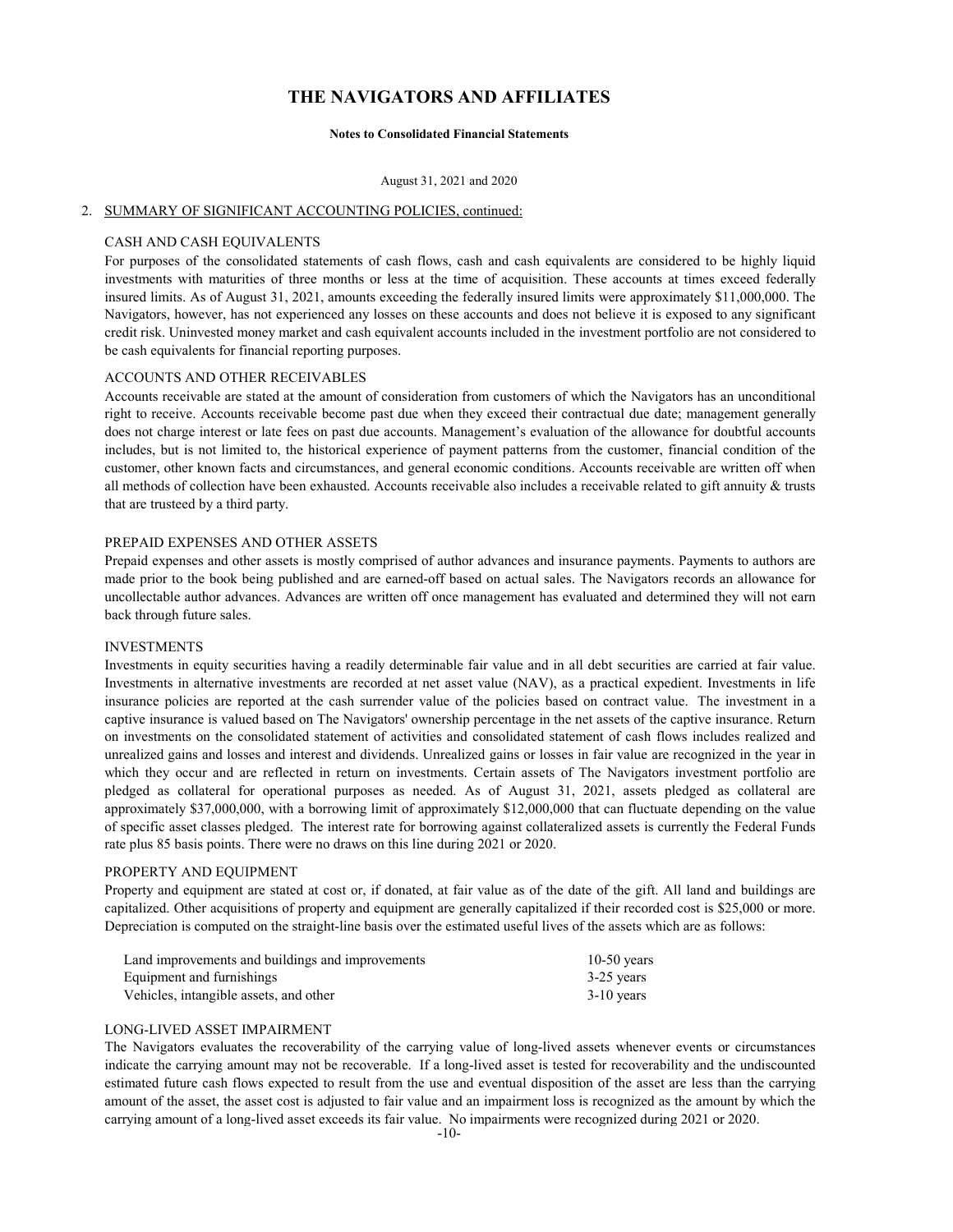#### **Notes to Consolidated Financial Statements**

August 31, 2021 and 2020

#### 2. SUMMARY OF SIGNIFICANT ACCOUNTING POLICIES, continued:

# LIABILITIES UNDER GIFT ANNUITY AND TRUST AGREEMENTS

# *Gift annuity liabilities*

The Navigators had established a gift annuity plan whereby donors may contribute assets in exchange for the right to receive a fixed dollar annual return during their lifetimes. The difference between the original annuity amount invested and the discounted liability for future payments, determined on an actuarial basis, is recognized as contribution income at the date of gift.

#### *Trust liabilities*

As trustee, Navigators administered irrevocable trusts. These trusts provide for the payment of lifetime distributions to the grantee or other designated beneficiaries. The trust liability is the actuarially determined present value of future payments to beneficiaries and is revalued annually and any surplus or deficiency is recognized as a change in value in the consolidated statements of activities. At the death of the lifetime beneficiaries, certain trusts contain provisions to distribute assets to remaindermen (other charitable organizations) in addition to The Navigators. The trust liability includes the remainder interest due other remaindermen.

#### *Change of custody*

During 2021, The Navigators began outsourcing trustee and administration of trusts and fiscal agent responsibilities of gift annuities. Assets and related liabilities are now reported as a beneficial interest in trust, reported in accounts receivable on the statement of financial position and is revalued annually, any surplus or deficiency is recognized as a change in value in the consolidated statements of activities.

### CLASSES OF NET ASSETS

*Net assets without donor restrictions* represent those net assets whose use is not restricted by donors. Included in net assets without donor restrictions are resources that are used to support current operations, property and equipment and gift annuity reserves. In addition, amounts reserved by management for specific purposes, projects and investments are included in net assets without donor restrictions.

*Net assets with donor restrictions* include the net assets provided by irrevocable charitable trusts and donor restricted projects. Most donor restrictions are temporary in nature, such as those that will be met by the passage of time or other events specified by the donor. Other donor restrictions are perpetual in nature, where the donor stipulates that resources be maintained in perpetuity. Donor-imposed restrictions are released when the stipulated purpose for which the resource was restricted has been fulfilled or the stipulated time or event has passed.

The Navigators has \$370,000 of perpetual endowments. The Navigators has a policy consistent with the intent of the endowment agreement. The primary investment objective of endowment funds is to follow these policies that will preserve the principle value, provide predictable income, and, to the extent possible with prudence, increase the principal to offset the long-term effects of inflation.

#### SUPPORT AND REVENUE

Contributions received are recorded as support with or without donor restrictions, depending on the existence and/or nature of any donor restrictions.

Gifts of cash and other assets are reported as support with donor restrictions if they are received with donor stipulations that limit the use of the donated assets. When a restriction expires, that is, when a stipulated time restriction ends or a purpose restriction is accomplished, net assets with donor restrictions are reclassified to net assets without donor restrictions and reported in the consolidated statements of activities as net assets released from restrictions. In addition non-cash gifts are recorded as contributions at their estimated fair values at the date of donation. Gifts that are originally restricted by the donor and for which the restriction is met in the same time period the gift is received are recorded as revenue with donor restrictions and then released from restriction.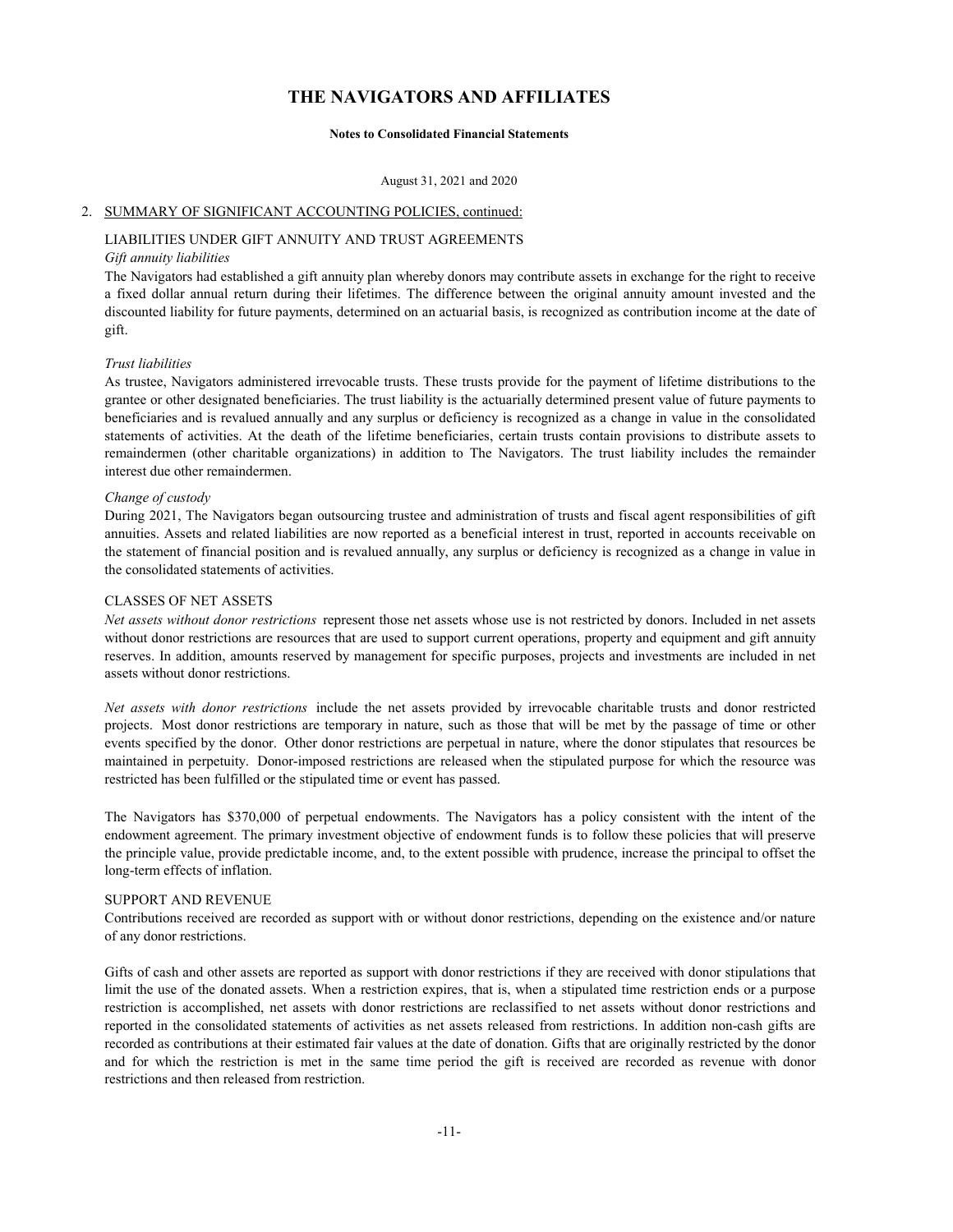#### **Notes to Consolidated Financial Statements**

#### August 31, 2021 and 2020

## 2. SUMMARY OF SIGNIFICANT ACCOUNTING POLICIES, continued:

#### FUNCTIONAL ALLOCATION OF EXPENSES

The costs of providing various program services and supporting activities have been summarized on a functional basis in the consolidated statements of activities. The statements of functional expenses present the natural classification detail of expenses by function. Accordingly, certain costs, such as depreciation and salaries, have been allocated among the program services and supporting activities benefited.

#### CONCENTRATION OF INVESTMENT RISK

Financial instruments that potentially subject The Navigators to concentrations of investment risk consist principally of cash, marketable securities, and receivables. The Navigators places substantially all of its cash and liquid investments with high-quality financial institutions and limits the amount of exposure to any one financial institution. These accounts, from time to time, may exceed federally insured limits. However, The Navigators has not experienced, and does not expect to experience, any losses on these concentrations. Marketable securities, consisting of both debt and equity instruments, are generally placed in a variety of managed funds administered by different investment managers in order to limit investment

#### INVOLUNTARY CONVERSION

In August 2018 the roof of The Navigators' administration building sustained damage from hail and wind. As a result of the damage, during the year ended August 31, 2020, the Navigators received insurance proceeds of \$1,104,000. All insurance proceeds were reinvested in the replacement of the administration building roof which, having a net book value of \$206,000, resulted in a net gain of \$898,000.

## INFORMATION REGARDING LIQUIDITY AND AVAILABILITY

The Navigators maintains liquid financial assets consistent with internal policies. Financial assets in excess of daily cash requirements are invested in certificates of deposit, money market funds, equity securities and other short-term and liquid

The following table reflects The Navigators financial assets as of August 31, 2021 and 2020, reduced by amounts not available to meet general expenditures within one year of the consolidated statement of financial position date because of contractual restrictions (in thousands). These amounts may include net assets with donor restrictions. The majority of The Navigators contributions represent donations from the general public, which are available to meet annual cash needs for general expenditures. The majority of these contributions and expenditures are related to staff that are classified and recognized as deputized fund-raisers. Amounts not available include certain alternative investments with redemption limitations as more fully described in note 3. The Navigators anticipates net assets with donor restrictions to be released within one year.

|                                                           |              | August 31, |          |
|-----------------------------------------------------------|--------------|------------|----------|
|                                                           | 2021         |            | 2020     |
| Financial assets at year end:                             |              |            |          |
| Cash and cash equivalents                                 | \$<br>12.199 | S          | 9,574    |
| Accounts and other receivables - net                      | 3,965        |            | 802      |
| Investments                                               | 99,920       |            | 79,069   |
| Assets held for gift annuity and trust agreements         |              |            | 3,020    |
| Total financial assets at year end:                       | 116,084      |            | 92,465   |
| Less:                                                     |              |            |          |
| Investments with liquidity horizons greater than one year | (4,894)      |            | (3,600)  |
| Net assets with donor restrictions                        | (68, 632)    |            | (53,213) |
| Assets held for gift annuity and trust agreements         |              |            | (3,020)  |
| Financial assets available to meet cash needs for general |              |            |          |
| expenditures within one year                              | 42,558       |            | 32,632   |
|                                                           |              |            |          |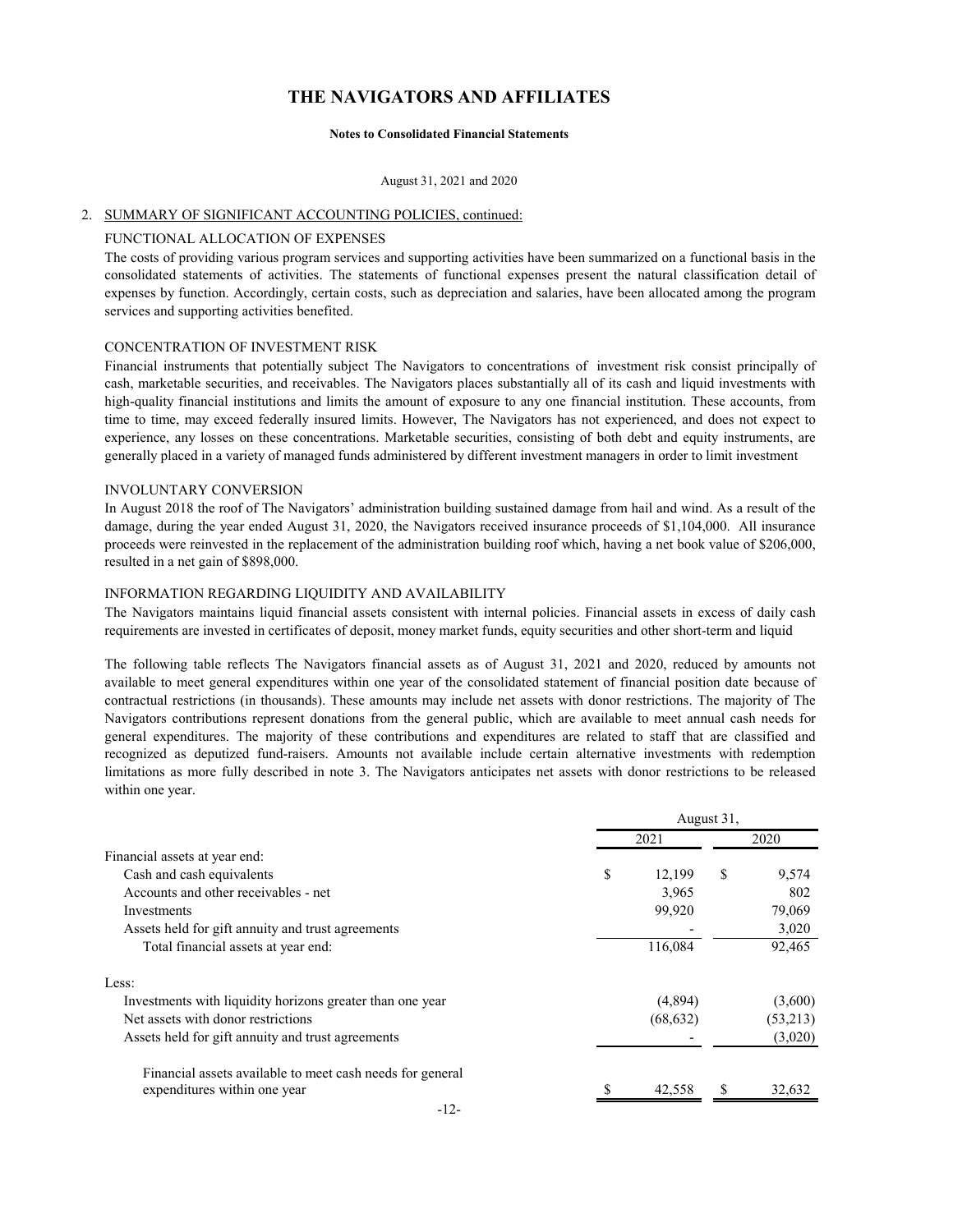#### **Notes to Consolidated Financial Statements**

#### August 31, 2021 and 2020

### 3. FAIR VALUE MEASUREMENTS:

The Navigators use appropriate valuation techniques to determine fair value based on inputs available.

• The fair value of items identified as Level 1 is estimated from quotable prices in active markets for identical assets.

• The fair value of items identified as Level 2 is estimated from significant other observable inputs.

• The fair value of items identified as Level 3 is estimated from unobservable inputs.

When available, The Navigators measure fair value using Level 1 inputs because they generally provide the most reliable evidence of fair value. Level 3 inputs are only used when Level 1 or Level 2 inputs are not available. Fair values of assets measured on a recurring basis at August 31, 2021 and 2020 are (in thousands):

|                                                        |    |        | August 31, |        | Fair Value<br>Measurement |
|--------------------------------------------------------|----|--------|------------|--------|---------------------------|
|                                                        |    | 2021   |            | 2020   | Level                     |
| Assets Subject to Fair Value Measurement:              |    |        |            |        |                           |
| Money Market Funds                                     | \$ | 4,297  | \$         | 3,446  | 1                         |
| <b>Fixed Income Funds</b>                              |    |        |            |        |                           |
| Ultra Short Term Fixed Income                          |    | 3,027  |            | 3,308  | 1                         |
| Short Term Fixed Income                                |    | 21,279 |            | 16,583 | 1                         |
| Intermediate Term Fixed Income                         |    | 14,934 |            | 11,631 | 1                         |
| Long Term Fixed Income                                 |    | 4,098  |            | 3,491  | 1                         |
| <b>Floating Rate Loans</b>                             |    | 4,613  |            | 3,483  | 1                         |
| <b>Balanced Funds</b>                                  |    |        |            |        |                           |
| Large Blended Funds                                    |    |        |            | 548    | 1                         |
| <b>Equity Funds</b>                                    |    |        |            |        |                           |
| Large Blended Funds                                    |    | 22,237 |            | 21,550 | 1                         |
| Large Growth Funds                                     |    | 11,616 |            | 8,620  | 1                         |
| Mid Value                                              |    |        |            | 22     | 1                         |
| <b>Alternative Strategy</b>                            |    |        |            |        |                           |
| Master Limited Partnership                             |    | 2,943  |            | 4,027  | 1                         |
| Multi-strategy                                         |    | 1,789  |            |        | 1                         |
| Other Real Assets                                      |    | 2,953  |            |        | $\mathbf{1}$              |
| <b>Alternative Investments</b>                         |    |        |            |        |                           |
| Low Correlated Hedge Funds; subject to net asset value |    | 4,894  |            | 3,600  | N/A                       |
| Beneficial interest in other agreements                |    |        |            | 161    | 3                         |
| Investments not subject to fair value                  |    |        |            |        |                           |
| Real Estate; held at cost                              |    | 713    |            | 998    | N/A                       |
| Cash surrender value of life insurance                 |    | 527    |            | 527    | N/A                       |
| Gift annuity and trust:                                |    |        |            |        |                           |
| Cash and cash equivalents                              |    |        |            | 94     | N/A                       |
| Total Investments:                                     | -S | 99,920 | \$         | 82,089 |                           |
| Reconciliation to Statement of Financial Position:     |    |        |            |        |                           |
| Investments                                            |    | 99,920 |            | 79,069 |                           |
| Assets held for gift annuity and trust agreements      |    |        |            | 3,020  |                           |
| Total Assets subject to Fair Value                     | \$ | 99,920 | \$         | 82,089 |                           |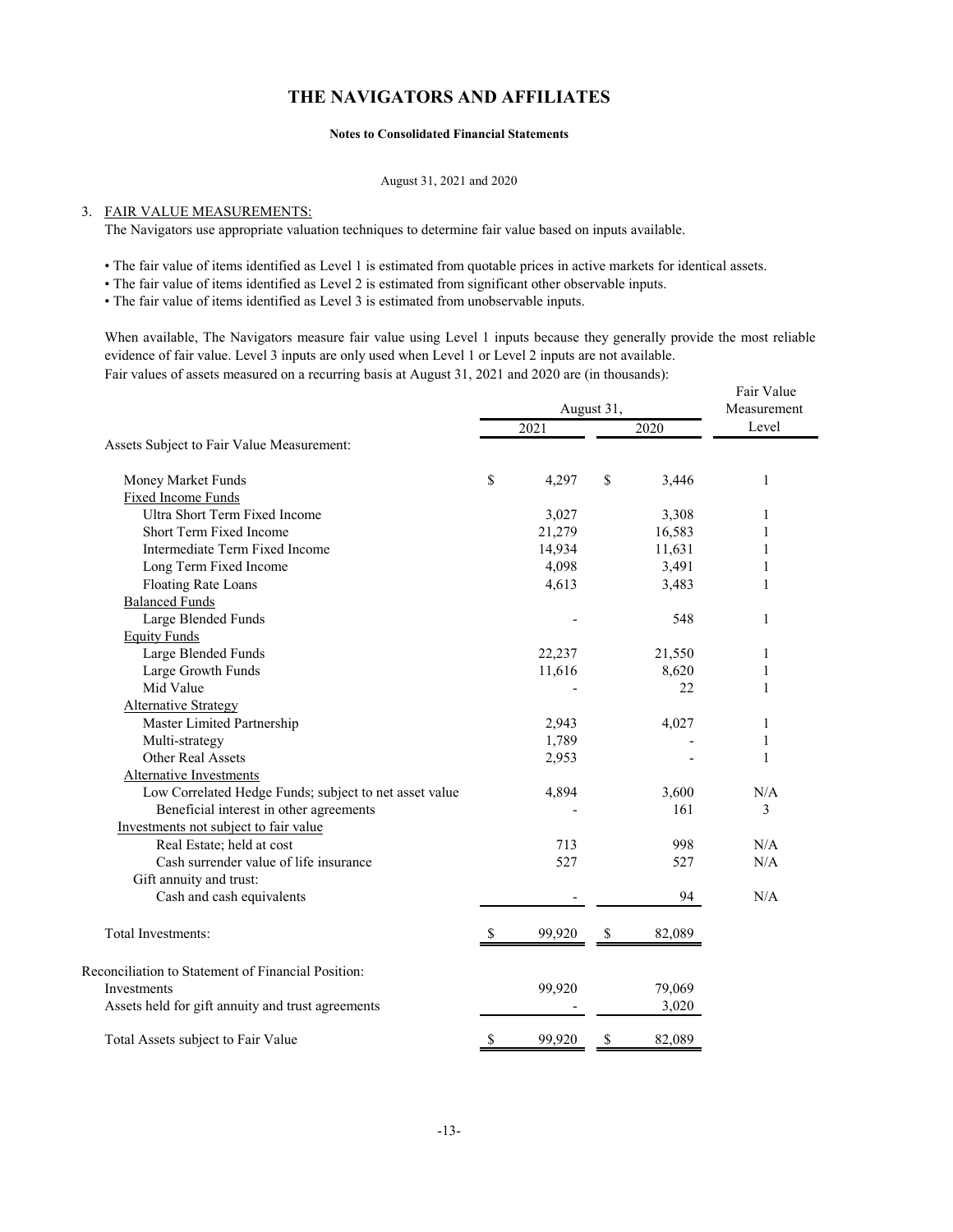#### **Notes to Consolidated Financial Statements**

#### August 31, 2021 and 2020

#### 3. FAIR VALUE MEASUREMENTS, continued:

Fair values of liabilities measured on a recurring basis at August 31, 2021 and 2020 are (in thousands):

|                                                |     |                          | August 31, |      | ган уанны<br>Measurement |  |
|------------------------------------------------|-----|--------------------------|------------|------|--------------------------|--|
|                                                | 202 |                          |            | 2020 | Level                    |  |
| Liabilities Subject to Fair Value Measurement: |     |                          |            |      |                          |  |
| Revocable Trusts                               |     | $\overline{\phantom{a}}$ |            | 237  |                          |  |
| Irrevocable Trusts                             |     | $\overline{\phantom{a}}$ |            | 965  | ↑                        |  |

Fair Value

The core valuation techniques used in the consolidated financial statements are:

1. The fair values of fixed income securities, mutual funds, and equity securities are based on quoted prices in active markets for identical assets or liabilities.

2. The Navigator's alternative investment consists of a hedge fund. The alternative investment invests in a variety of securities including, but not limited to, foreign and domestic publicly traded equity and debt securities, foreign and domestic fixed income investments, domestic commercial and residential real estate, options, warrants, derivatives and contracts. To the extent possible, fair value is based on the last sale price for securities listed on national exchanges. For securities not listed on national exchanges, fair value is determined at the last bid or asking price depending on the long or short position of the security. Investments for which quotations are not available are valued at an estimated fair value by the fund managers using various models, comparisons and assumptions. Consideration is given to several factors, including the type of investment, risks, marketability, restrictions on disposition, quotations from other market participants and values of similar investments.

3. The level hierarchy within which the fair value measurement in its entirety falls is based on the lowest level significant input included in the measurement. Due to the nature of the valuation inputs, the revocable and irrevocable trust liabilities, in their entirety, are classified within Level 2 of the hierarchy.

Alternative investments held at August 31 consist of the following (in thousands):

|                                 |            |   | 2021        |               |               |
|---------------------------------|------------|---|-------------|---------------|---------------|
|                                 |            |   | Unfunded    | Redemption    | Redemption    |
|                                 | Fair Value |   | Commitments | Frequency     | Notice Period |
| Low correlated hedge fund $(A)$ | 4.894      | S |             | Semi-annually | 95 days       |
|                                 |            |   | 2020        |               |               |
|                                 |            |   | Unfunded    | Redemption    | Redemption    |
|                                 | Fair Value |   | Commitments | Frequency     | Notice Period |
| Low correlated hedge fund $(A)$ | 3,600      | S |             | Semi-annually | 95 days       |

(A) This class includes one hedge fund with a one-year lock-up period for acquisitions, as well as a 5% holdback on distributions until completion of the fund's independent audit.

Changes in valuation techniques: None.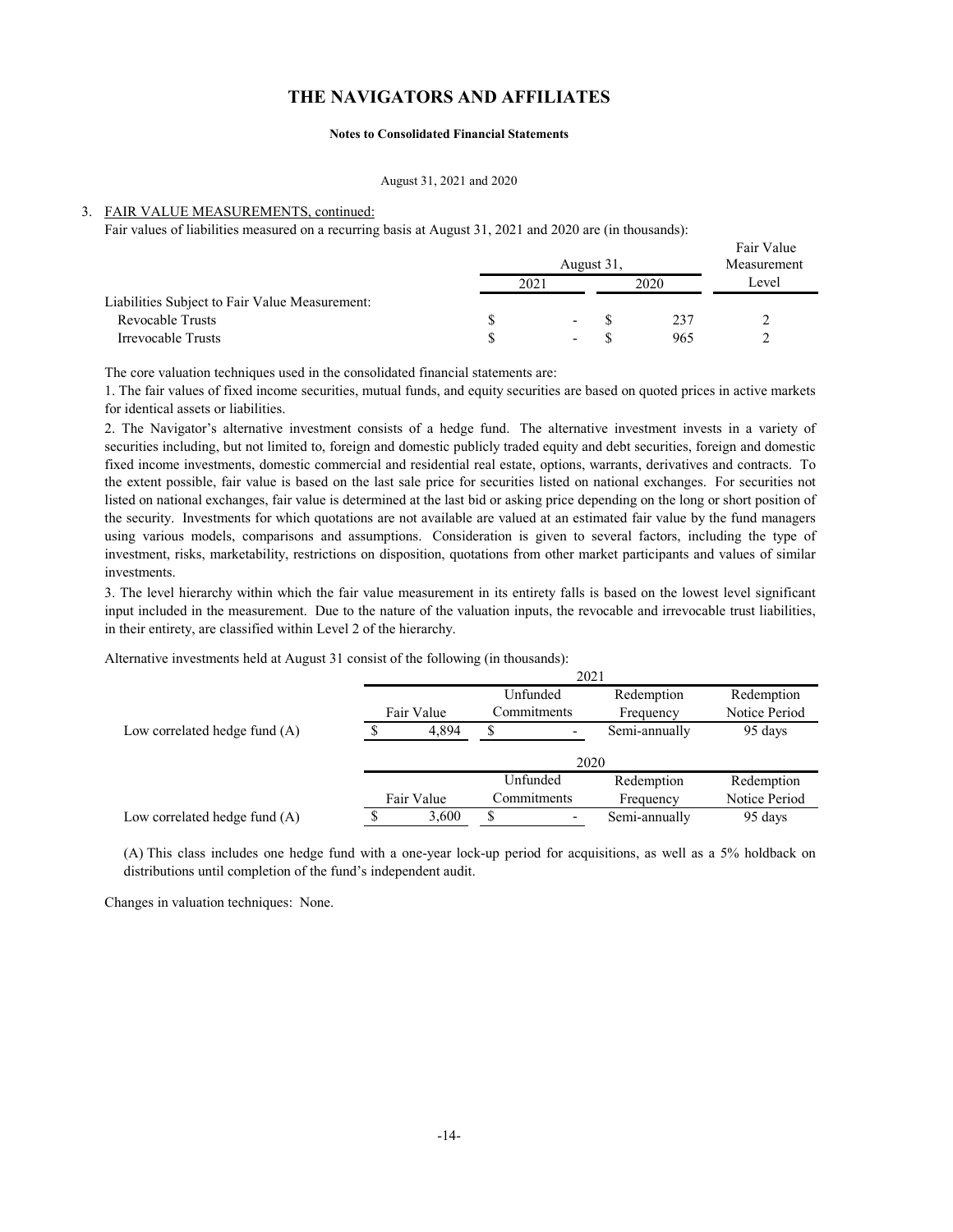#### **Notes to Consolidated Financial Statements**

August 31, 2021 and 2020

### 4. INVESTMENT IN CAPTIVE INSURANCE:

The Navigators and eight other not-for-profit organizations are members of an offshore captive insurance holding company entitled Stewardship Insurance, Ltd. (SIL). There is one wholly-owned subsidiary of SIL, Stewardship Reinsurance, Ltd (SRL). During the years ended August 31, 2021 and 2020, The Navigators' investment in captive insurance is based on the most recent data available, which is valued at \$3,602,000 and \$2,606,000 as of August 31, 2021 and 2020, respectively. This investment is reported using the equity method and is valued based on the proportionate share of each members' respective capital account.

SIL captive insures claims relating to workers' compensation, property, general liability, and auto liability. SIL reinsures the first \$1,000,000 of any claim, of that \$1,000,000 SIL pays the first \$350,000, which directly impacts the equity position of The Navigators in SIL, and SRL pays the next \$650,000 and the next \$1,000,000 is reinsured with a primary insurance carrier. The policy limits are \$2,000,000 with statutory workers' compensation benefits. Umbrella insurance coverage is purchased for claims exceeding \$2,000,000. The Navigators has paid \$1,533,000 and \$1,350,000 in premiums to the captives during the years ended August 31, 2021 and 2020, respectively.

#### 5. PROPERTY AND EQUIPMENT – NET:

Property and equipment – net consist of (in thousands):

|                                           |      | August 31, |      |           |  |
|-------------------------------------------|------|------------|------|-----------|--|
|                                           | 2021 |            | 2020 |           |  |
| Land                                      | \$   | 2,237      | S    | 2,237     |  |
| Works of art                              |      | 329        |      | 304       |  |
| Buildings and improvements                |      | 32,918     |      | 33,251    |  |
| Equipment and furnishings                 |      | 4,436      |      | 6,168     |  |
| Vehicles                                  |      | 138        |      | 648       |  |
|                                           |      | 40,058     |      | 42,608    |  |
| Accumulated depreciation and amortization |      | (15,109)   |      | (16, 214) |  |
|                                           |      | 24,949     |      | 26,394    |  |
| Construction in progress                  |      | 55         |      | 162       |  |
|                                           |      | 25,004     |      | 26,556    |  |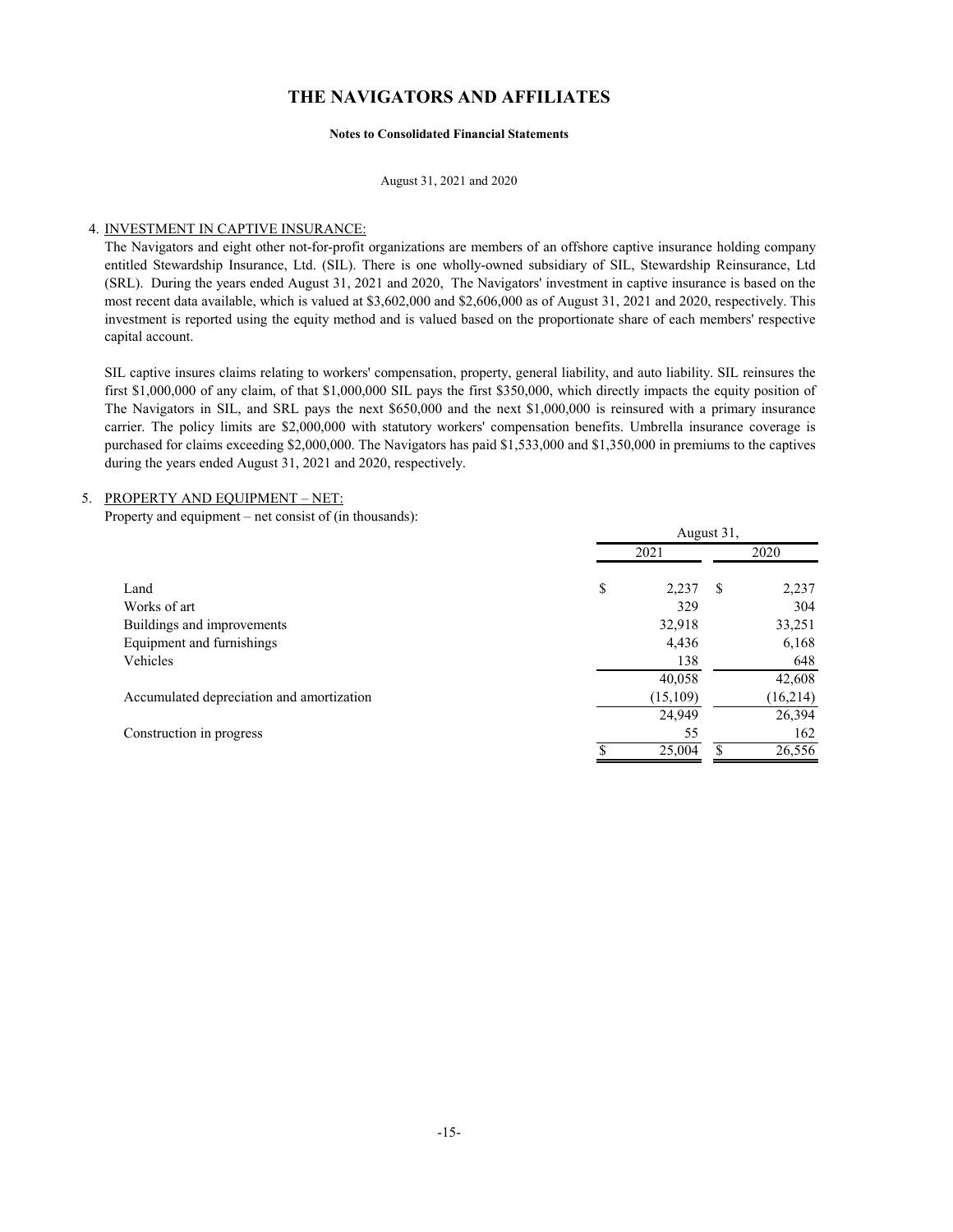#### **Notes to Consolidated Financial Statements**

August 31, 2021 and 2020

### 6. REVENUE FROM CONTRACTS WITH CUSTOMERS

### CHANGE IN ACCOUNTING PRINCIPLE

On September 1, 2020, the Navigators adopted the Financial Accounting Standards Board Accounting Standards Update 2014-09, *Revenue from Contracts with Customers (Topic 606)* , (ASU 2014-09) using a modified retrospective method of adoption to all contracts with customers not complete.

The core guidance in ASU 2014-09 is to recognize revenue to depict the transfer of promised goods or services to customers in amounts that reflect the consideration to which the Navigators expects to be entitled in exchange for those goods or services.

The amount to which the Navigators expects to be entitled is calculated as the transaction price and recorded as revenue in exchange for providing goods or services.

### CONFERENCES AND CAMPS

Revenue from conferences and camps are due from vendors and individual attendees/participants and are recognized at the conclusion of the event. Performance obligations are determined based on the nature of the goods or services provided by the Navigators in accordance with the contract. Revenue is reported at the estimated transaction price or amount that reflects the consideration to which the Navigators expects to be entitled in exchange for providing goods or services.

### ROYALTY INCOME

In 2013, the Navigators entered into an agreement with Tyndale Publishing House, granting exclusive rights to publish and sell specified resources on behalf of the Navigators. Tyndale tracks sales activities and provides reports to the Navigators, generally quarterly, accompanied by payment. Upon receipt of the report, the Navigators will recognize revenue based on the data provided by the publisher.

#### TRANSACTION PRICE AND RECOGNITION

The Navigators determines the transaction price based on standard charges for goods and services provided, reduced by discounts provided in accordance with the Navigators' policy.

The Navigators has determined that the nature, amount, timing and uncertainty of revenue and cash flows are affected by the following factors:

- Payors that have different reimbursement and payment methodologies
- Geography of the service location
- Navigators' line of business that provided the service

For the years ended August 31, 2021 and 2020, the Navigators recognized revenue of \$10,075,000 and \$6,426,000, respectively, from goods and services that transfer to the customer at a point in time.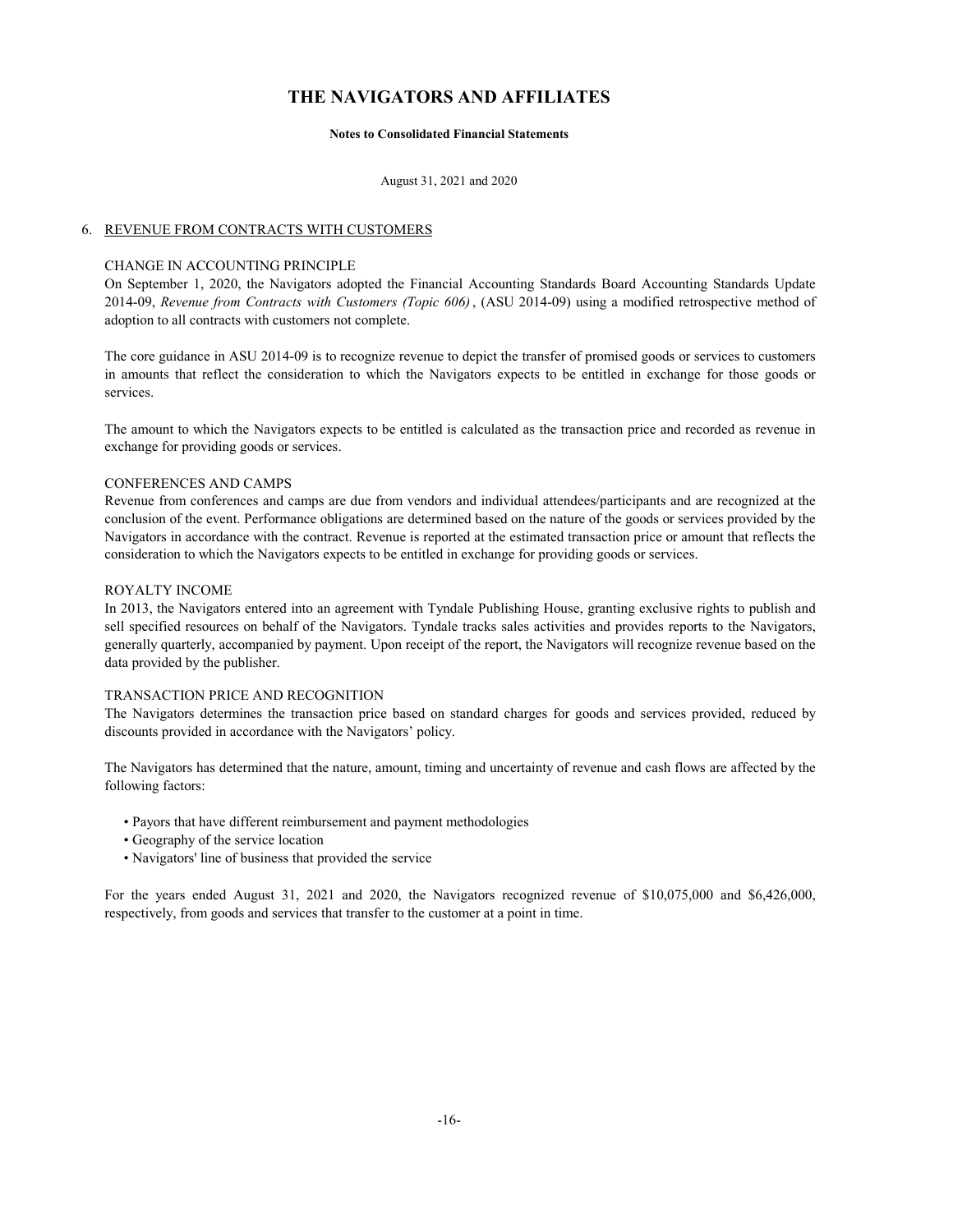#### **Notes to Consolidated Financial Statements**

August 31, 2021 and 2020

#### 7. GIFT ANNUITY AND TRUST AGREEMENTS:

The assets, liabilities, and change in value are (in thousands):

|                                                      | August 31,    |       |    |       |
|------------------------------------------------------|---------------|-------|----|-------|
|                                                      |               | 2021  |    | 2020  |
| Assets:                                              |               |       |    |       |
| Cash and cash equivalents                            | \$            |       | \$ | 94    |
| Mutual funds                                         |               |       |    | 2,611 |
| Alternative investment - Master Limited Partnerships |               |       |    | 98    |
| Alternative Strategy                                 |               |       |    | 56    |
| Beneficial interest in other agreements              |               |       |    | 161   |
| Beneficial interest in gift annuities and trusts     |               | 1,352 |    |       |
|                                                      |               | 1.352 | \$ | 3,020 |
| Liabilities:                                         |               |       |    |       |
| Gift annuities                                       | \$            |       | S  | 783   |
| Irrevocable trusts                                   |               |       |    | 965   |
| Revocable trusts                                     |               |       |    | 237   |
|                                                      | S             |       | \$ | 1,985 |
| Change in value of gift annuities:                   |               |       |    |       |
| Actuarial change                                     | <sup>\$</sup> | 99    | \$ | 45    |
| Annuitant payments and administrative expenses       |               |       |    | (88)  |
| Conversion of trusts                                 |               | 161   |    |       |
|                                                      |               | 260   |    | (43)  |
| Change in value of trusts:                           |               |       |    |       |
| Interest and dividends                               |               |       |    | 39    |
| Net realized and unrealized gains                    |               |       |    | 155   |
| Actuarial change                                     |               | 194   |    | 16    |
| Trustor payments and administrative expenses         |               |       |    | (178) |
| Conversion to gift annuities                         |               | (161) |    |       |
|                                                      |               | 33    |    | 32    |
|                                                      | S             | 293   | S  | (11)  |

During 2021, The Navigators began outsourcing trustee and administration of trusts and fiscal agent responsibilities of gift annuities. Assets and related liabilities are now reported as a beneficial interest in trust, reported in accounts receivable on the statement of financial position and is revalued annually, any surplus or deficiency is recognized as a change in value in the consolidated statements of activities. There were also trusts converted to gift annuities as represented in the \$161,000 conversion above.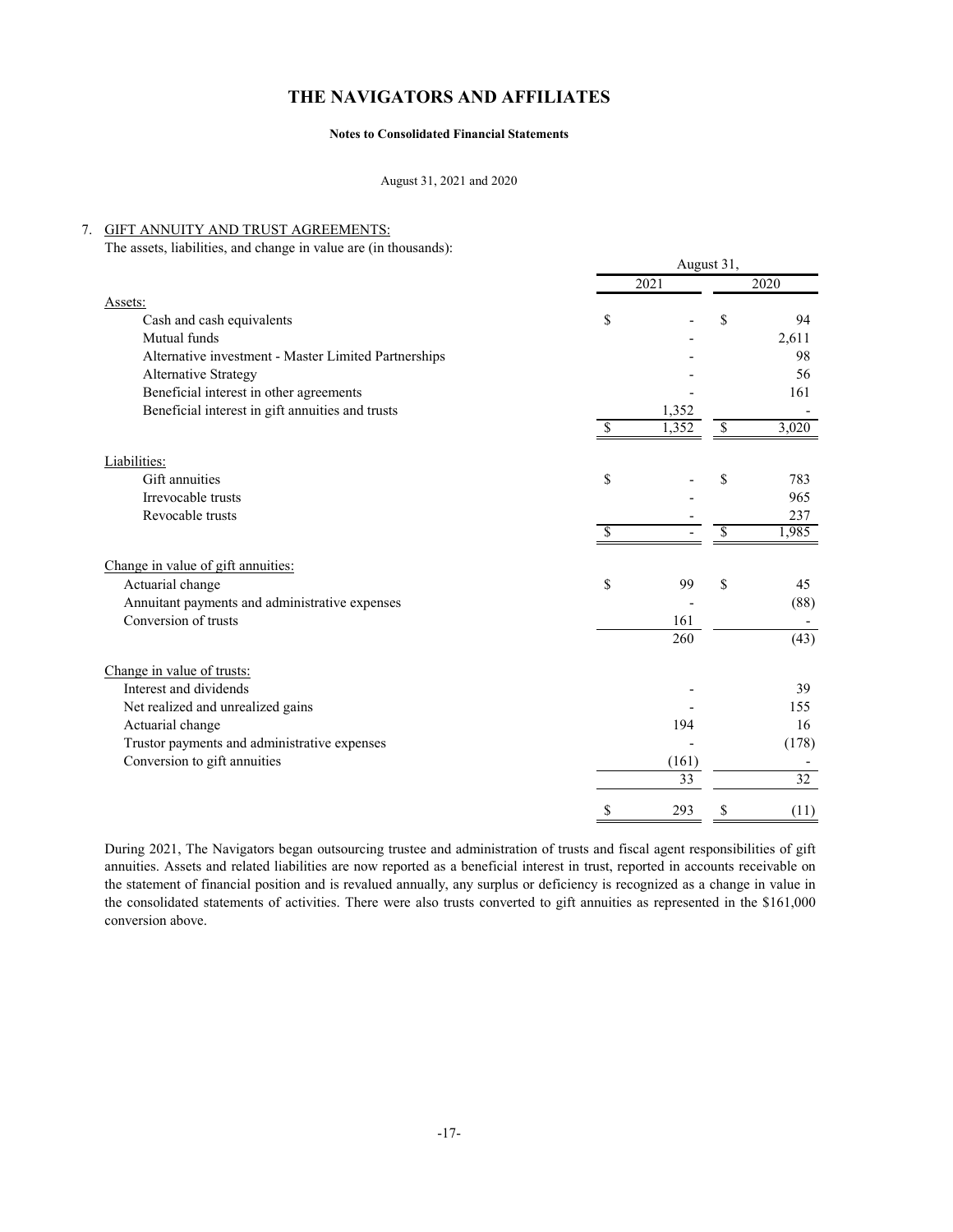#### **Notes to Consolidated Financial Statements**

August 31, 2021 and 2020

#### 8. NET ASSETS WITH DONOR RESTRICTIONS:

Net assets with donor restrictions consist of (in thousands):

|                                                  | August 31, |        |      |        |
|--------------------------------------------------|------------|--------|------|--------|
|                                                  | 2021       |        | 2020 |        |
| Subject to expenditure for a specified purpose:  |            |        |      |        |
| Field ministries                                 | \$         | 45,024 | - \$ | 33,816 |
| International ministries                         |            | 14,854 |      | 13,473 |
| Conference and camp ministries                   |            | 7,032  |      | 4,916  |
|                                                  |            | 66,910 |      | 52,205 |
| Subject to the passage of time:                  |            |        |      |        |
| Beneficial interest in gift annuities and trusts |            | 1,352  |      | 638    |
| Perpetual endowments                             |            | 370    |      | 370    |
|                                                  |            | 1,722  |      | 1,008  |
|                                                  | \$         | 68.632 |      | 53,213 |

#### 9. MEDICAL PLAN:

The Navigators provides medical benefits (hospital, surgical, and major medical) through a self-funded plan. Contributions are received from The Navigators and its employees and medical benefits are paid from the general assets of The Navigators. Included in the consolidated financial statements as of August 31, 2021 and 2020, are liabilities in the amount of approximately \$1,475,000 and \$1,040,000, respectively, for claims payable and estimated incurred but not reported claims.

### 10. DEFINED CONTRIBUTION RETIREMENT PLAN:

The Navigators has a defined contribution retirement plan (the Plan) covering all employees who are at least 21 years of age with at least one year and 1,000 hours of service. The Navigators makes a contribution to the Plan each year equal to 5.5% of eligible personnel's compensation. Total contributions made to the Plan were approximately \$3,979,000 & \$3,564,000 and during the years ended August 31, 2021 and 2020, respectively.

## 11. CORONAVIRUS AID, RELIEF, AND ECONOMIC SECURITY ACT

As a result of the spread of the SARS-CoV-2 virus and the incidence of COVID-19, economic uncertainties have arisen which may negatively affect the financial position, results of operations and cash flows of the Navigators. On March 27, 2020, President Trump signed into law the Coronavirus Aid, Relief, and Economic Security Act. As a result, the Navigators elected the employee retention tax credit provision which permits a payroll tax credit each calendar quarter in an amount equal to 50 percent of qualified wages limited to \$10,000 per quarter per employee.

As of the years ended August 31, 2021 and 2020, The Navigators included approximately \$1,500,000 and \$1,400,000, respectively, as contributions in the statements of activities.

#### 12. COMMITMENTS:

During the year ended August 31, 2017, The Navigators entered into a contract with Workday, Inc. for software services. As of August 31, 2021, The Navigators is committed to paying \$363,000 for the final year of the contract. The contract renewal is currently being evaluated. In the year ending August 31, 2020, The Navigators entered into a five year contract with Salesforce, Inc. for software services, for which The Navigators is committed to paying \$150,000 annually.

### 13. SIGNIFICANT ESTIMATES:

The Navigators invests in various investment securities. Investment securities are exposed to various risks such as interest rate, market and credit risks. Due to the level of risk associated with certain investment securities, it is at least reasonably possible that changes in the values of investment securities will occur in the near term and that such changes could materially affect the amounts reported in the accompanying statements of financial position.